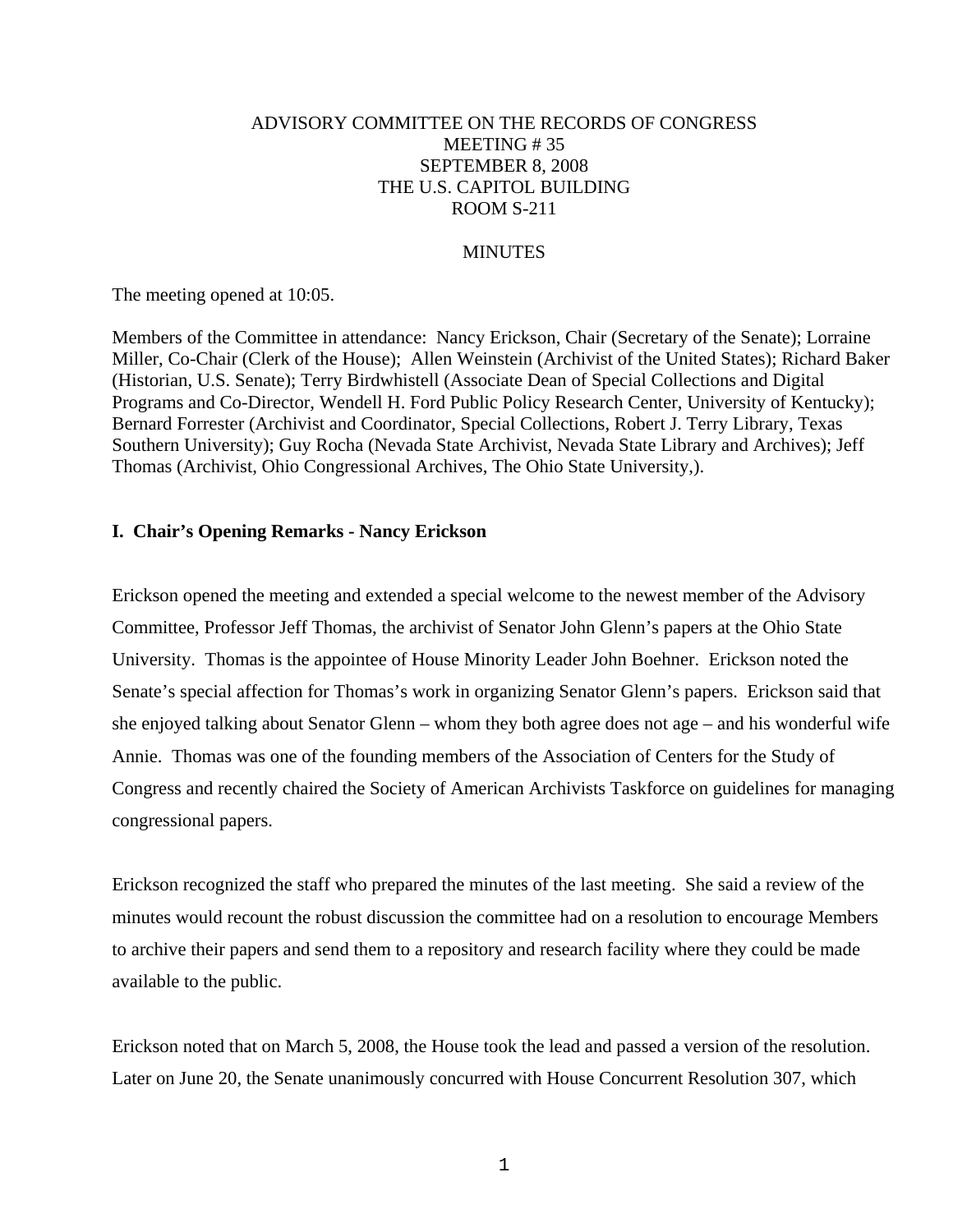expresses to current and former Members of Congress the importance of maintaining personal papers. The resolution also urges Members to deposit or donate their noncurrent papers to a research institution that is properly equipped to care for them and make them publicly available for research and educational purposes at the earliest possible time.

Erickson noted that this resolution is particularly important to the House and Senate Archivists because it provides access to Members' offices and allows them to talk with Members' staff about House and Senate interest in the archiving of personal papers. Erickson said that Karen Paul would discuss later in the meeting her plan to talk further with Senate offices about Members' papers.

Erickson commended the Advisory Committee members for their advice and counsel that resulted in the passage of the resolution. She acknowledged that Lorraine Miller, Clerk of the House, should be singled out for her efforts to get the attention of Chairman Robert Brady, who introduced the resolution in the House, as well as Miller's associates, Chief of the House Office of History and Preservation Farar Elliot, and House Archivist Robin Reeder.

# **II. Recognition of Co-Chair – Lorraine Miller, Clerk of the House**

Erickson recognized Lorraine Miller, Clerk of the House. Miller thanked Erickson and bid good morning to everyone.

Miller welcomed Jeff Thomas and noted that the committee would rely heavily on his advice. Miller then acknowledged her appointee to the committee, Bernard Forrester. She thanked the Secretary for hosting the meeting and remarked on the beauty of the room named after one of the beloved presidents from the great state of Texas, Lyndon Baines Johnson. The room, she observed, is a historical reminder of a great member of the Senate and a great President.

Miller noted the absence of Dr. Joseph Cooper, Speaker Nancy Pelosi's appointee, who could not attend the meeting due to illness.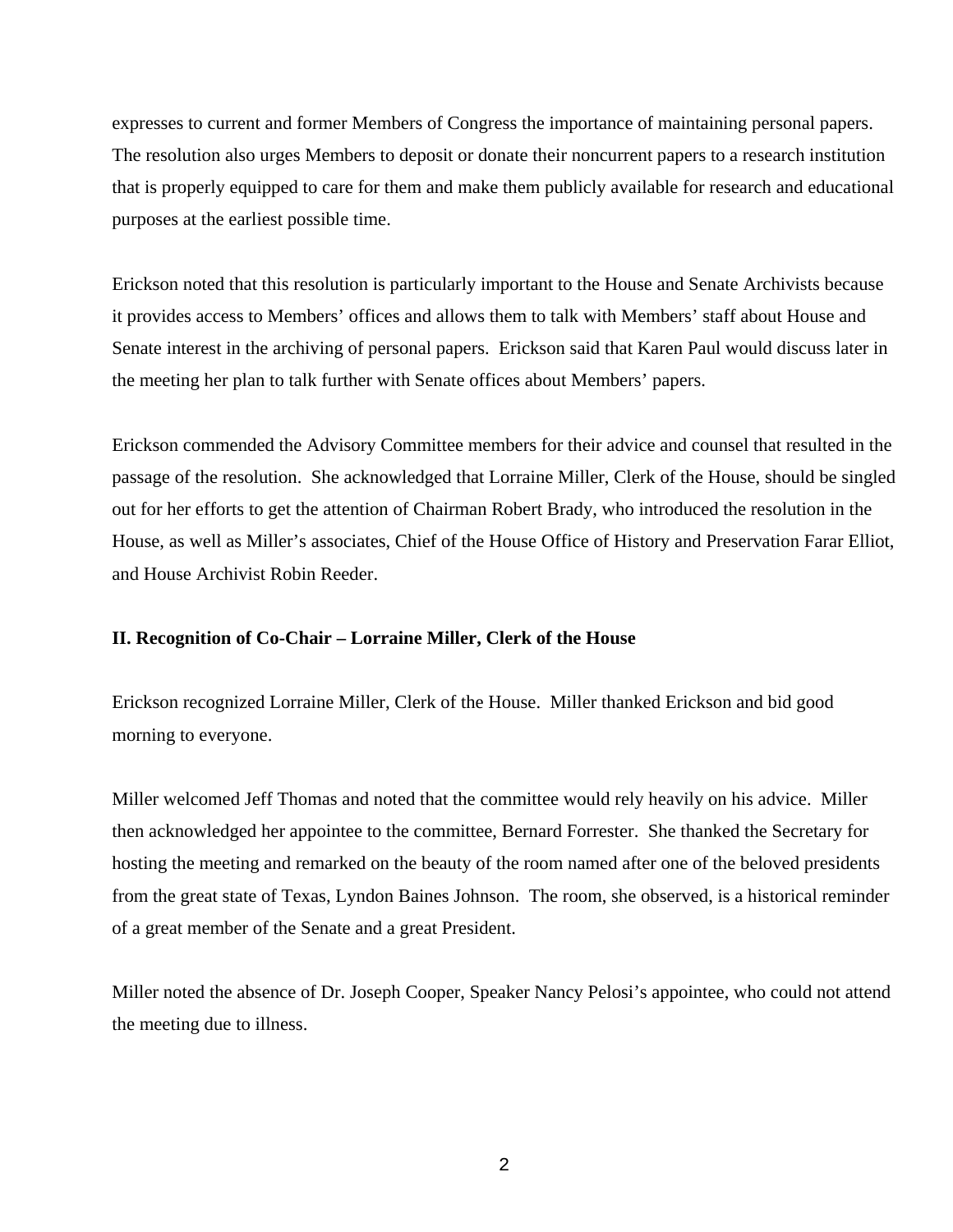Miller reported that she took pride in the strides made in the Clerk's office, in particular getting House Concurrent Resolution 307 passed. She acknowledged Chairman Brady and ranking member Vernon Ehlers of the Committee on House Administration for their support and for introducing the resolution on the floor. She also acknowledged the Advisory Committee for its work on the substance of the resolution.

Miller praised Robin Reeder for her work and described the process of contacting freshman Members of the House to raise their awareness of records issues. Reeder sends written information and then follows up with a phone call to urge Members and staff to learn the process of organizing and archiving Members' papers early in their career. Miller reported that it was a successful program greatly appreciated by staff and that Speaker Pelosi supported the effort.

Miller talked next about the electronic records initiative that the Clerk's office embarked on last year. She reported a huge shift in the work in-house that was previously done in paper format but that is now being done almost exclusively in electronic format. The chief of our Office of History and Preservation, Farar Elliot, has overseen the electronic records project with the help of Bob Reeves, Deputy Clerk for Technology, and with the assistance of the House electronic records taskforce that has met several times during the year. Miller said the initiative is very important, so she invited Bob Reeves to this meeting.

Miller had just returned from a visit to Brussels, with the European Parliament, where she met with its archivist. She reported that our European counterparts were using cutting-edge processes and technologies. She hoped that the task force for the Clerk's office would review and implement some of the cutting-edge processes in the next few months as well.

Miller thanked Richard Hunt for his assistance on the electronic records front to help the Clerk's staff ensure the preservation of House records. She said electronic records are growing vastly, both in volume and complexity. She also noted that these new, evolving formats have brought home the need to review the resources, both in the Office of the Clerk, and in the Center for Legislative Archives, so we are equipped to deal with the challenges of electronic records. As mentioned at the last Advisory Committee meeting, the Office of History and Preservation has been developing and implementing new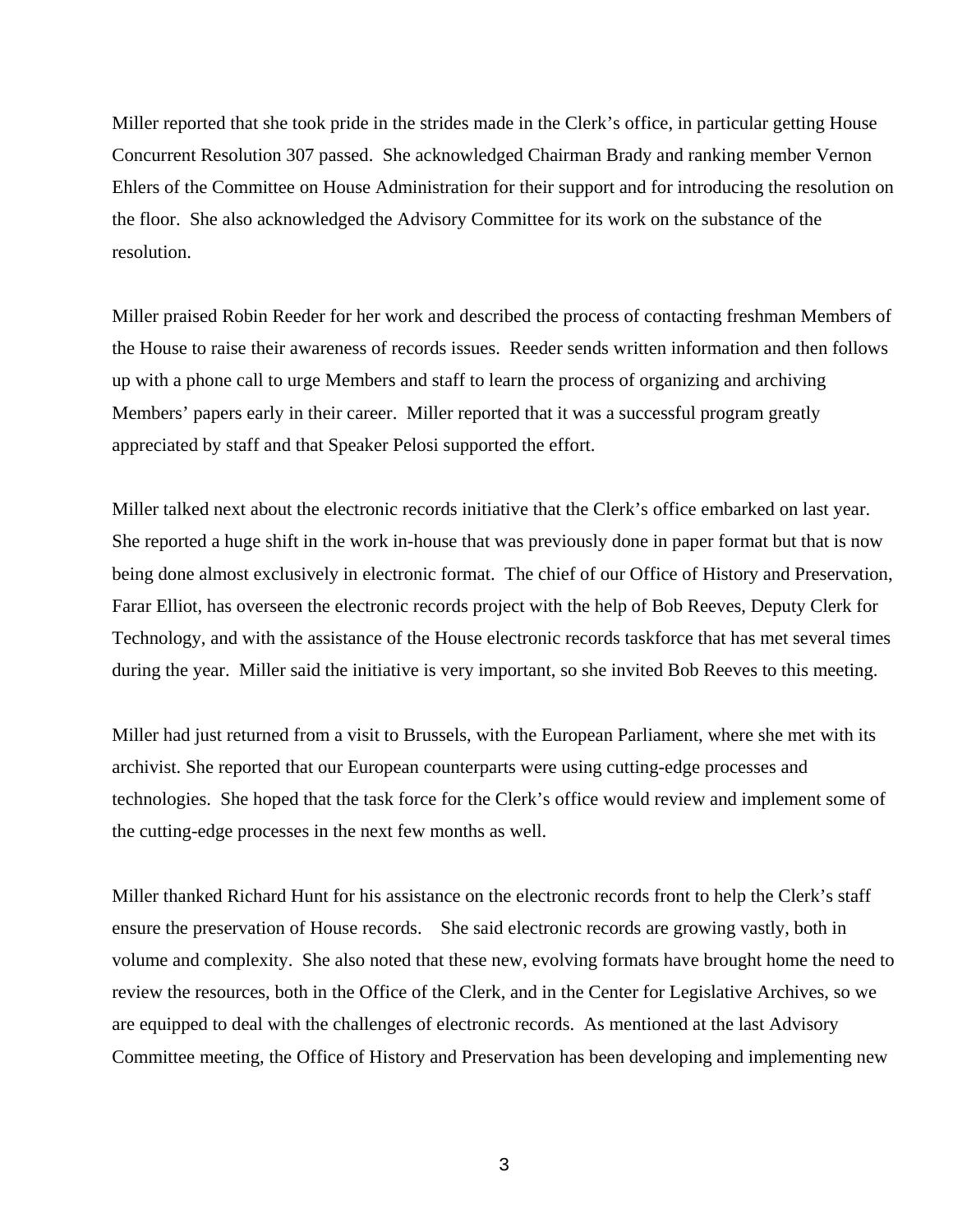records management outreach mechanisms to educate and communicate with committees and with Members. Later, Robin Reeder will give an update on that subject.

Miller then shared with the committee some of the other accomplishments in the Clerk's office, noting the production of an expanded version of *Black Americans in Congress*, which will be followed by a series of books highlighting Hispanics, Asians, and Pacific Islanders in Congress. These are very informational books. *Black Americans in Congress* updates the public on the history of the 121 African Americans who have served in the House and the Senate since 1870. There will also be a companion website on the same topic.

### **III. Recognition of the Archivist of the United States – Allen Weinstein**

Miller then introduced Allen Weinstein, Archivist of the United States. Weinstein said he was absolutely delighted by the number of Senators who came to the wonderful dinner in July for a special viewing of the *Running for Office* exhibit, based on the Senate collection of Clifford Berryman cartoons. Weinstein suggested that both the Secretary and the Clerk have discussions with the Archives staff as soon as possible after the fall elections to offer the same hospitality to new Members of Congress, both in the House and Senate.

Weinstein remarked that NARA staff had been developing guidelines and requirements for a separate instance of ERA for House and Senate records, and he recognized Bob Spangler for his leadership on this electronic records initiative.

Erickson thanked Weinstein on behalf of the Senate for the wonderful evening hosted by the Archives. She said that both Senator Reid and Senator McConnell strongly encouraged their Members to join them for the buffet dinner at the National Archives on July 15, where they were treated to an evening tour of the Clifford Berryman exhibit, which was on display at the Archives from February through August 2008. Erickson remarked that this was another example of the partnership between the Senate and the National Archives in that the collection of 2,400 editorial cartoons donated to the Senate have been carefully stored and maintained in the National Archives. She said it was a real treat for her staff to work in partnership with the National Archives staff on this exhibit, and it was a wonderful evening.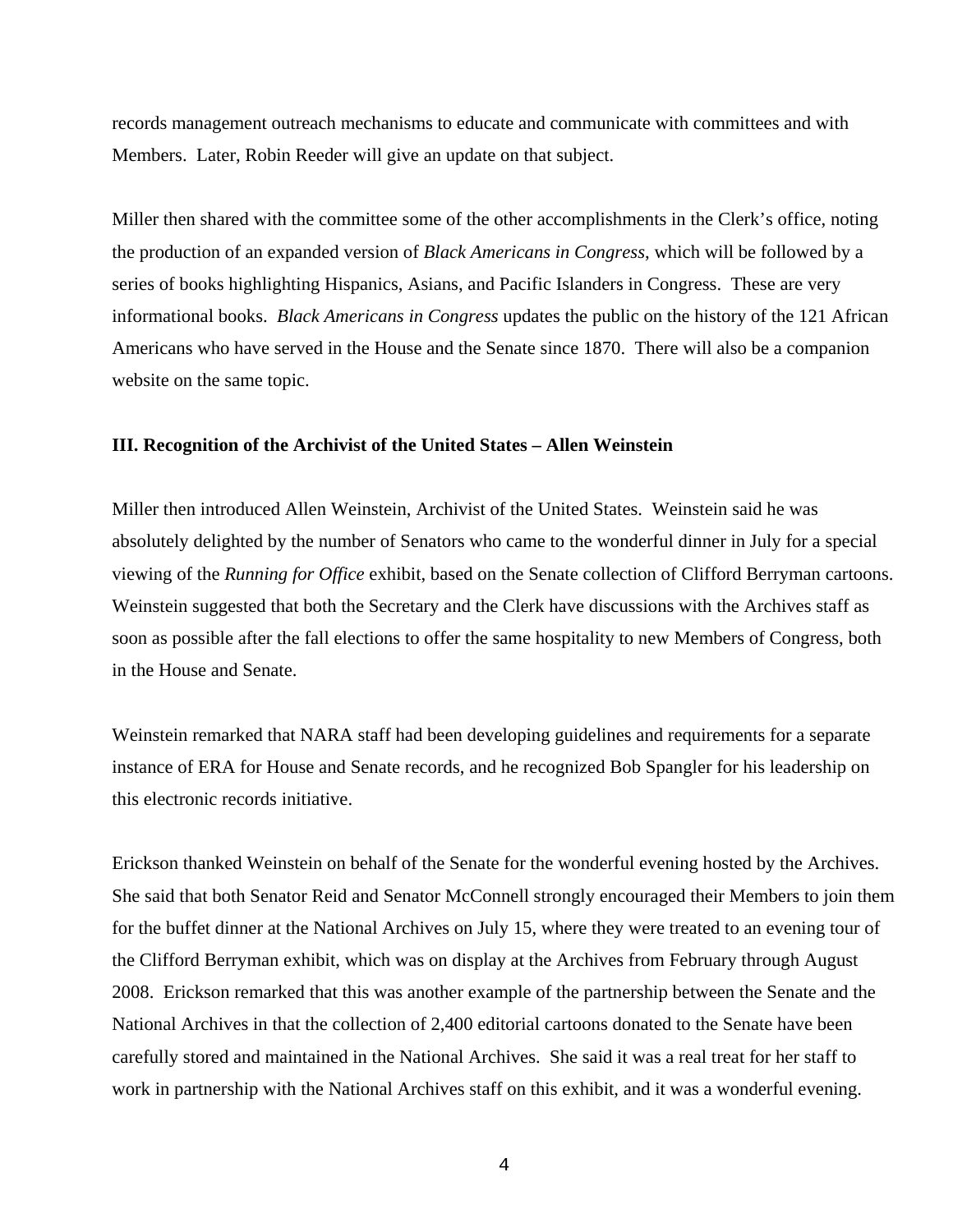She said she thought that the National Archives had received a tremendous amount of press coverage for the exhibit and noted that the dinner was another opportunity to reinforce to Members the special partnership that exists between the Senate and the National Archives.

Erickson thanked Weinstein for the kind invitation he extended to the Senate and House to host the newly-elected Members' of Congress at the National Archives. She said they were hopeful that they could spend an evening during the Senator-elect orientation, which would be held on November 17, 18, and 19.

### **IV. Approval of the Minutes of the Last Meeting**

The committee approved the minutes from the January 28th meeting as written.

Erickson then asked Jeff Thomas to introduce himself to the committee.

Thomas thanked Erickson and began by also thanking Minority Leader John Boehner for his appointment. He said it was quite an honor to be here and saw a number of familiar faces he had worked with before, either at the Congressional Papers Roundtable (CPR) or the Association of Centers for the Study of Congress (ACSC). Thomas said that he had followed the work of the Advisory Committee for years and had used many of the committee's recommendations in his work at Ohio State, which led directly to Ohio State being a founding member of the Association of Centers for the Study of Congress.

Thomas shared that he had been at Ohio State for about ten years working mainly with the papers of Senator John Glenn. Prior to that he served at the Iowa Historical Society for 13 years where he worked with congressional collections. He recently had completed serving two years as Chair of the Congressional Papers Roundtable of the Society of American Archivists. During that time, he had the privilege of being the chair of the Editorial Board for the CPR publication, *Congressional Collections*. Thomas said he was very pleased to be at the meeting and looked forward to working with committee members.

Erickson acknowledged Karen Paul's ongoing work in running a highly successful series of brown bag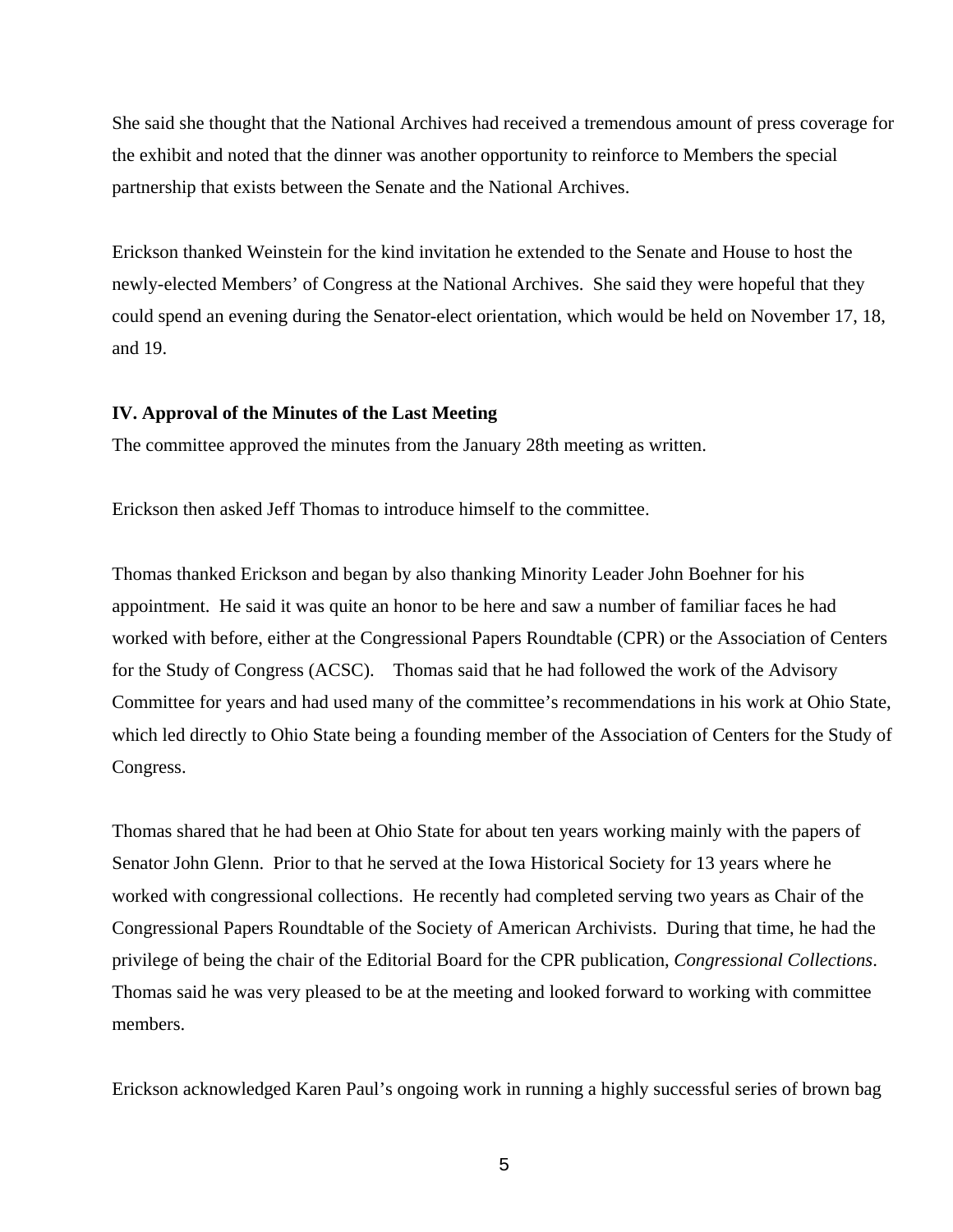luncheons for Senate staff with archival responsibilities in their respective offices. At the most recent meeting, held on July 21, every seat in the room was filled. The meeting brought people together who would otherwise not have an opportunity to be in contact with one another to discuss archival issues. Erickson said she was very grateful for Paul's work on that front and for the dedicated cadre of Senate staff archivists who have helped make those brown bag lunches so successful. She noted that Paul would also report on her work with offices of retiring Senators, as well as with the Office of the Vice President.

Karen Paul began by thanking the members of the committee for support in passing the resolution on Member's papers, which thanks to the Clerk, moved so quickly. Paul thanked three people on the Senate Homeland Security and Governmental Affairs Committee. She thanked staff members Adam Sedgewick (Democratic), and John Grant (Republican). They both said they would do all they could for the measure, and they did. They pledged to help in any and every way, and they are good friends on the committee. Paul also thanked Homeland Security Committee Archivist Elisabeth Butler for continuing to remind the committee of how much the resolution meant to the Advisory Committee and to archivists around the country who now have something to use when they approach a Member to solicit donation of papers.

The Senate is incorporating the resolution into handbooks, pamphlets, and staff briefings. It has been publicized in the Congressional Papers Roundtable newsletter and the website of the Association of Centers for the Study of Congress. Paul hoped to be able to devise ways to use it during new Member orientation rather than waiting a few months until Members have settled in. Paul invited suggestions on ways to use the resolution.

Paul described the newly instituted and still evolving brown bag meetings. At the first meeting, Paul discovered that there was a need for basic information on archiving, such as how to box and describe files. This resulted in the creation of a two-page "cheat sheet" on how to archive, which can be used by office managers to assign to staff or interns. Paul thanked Alan Haeberle, the archivist from Senator Orrin Hatch's office, in particular for his help creating the guidance. The meeting also led to the creation of an archives listserv.

6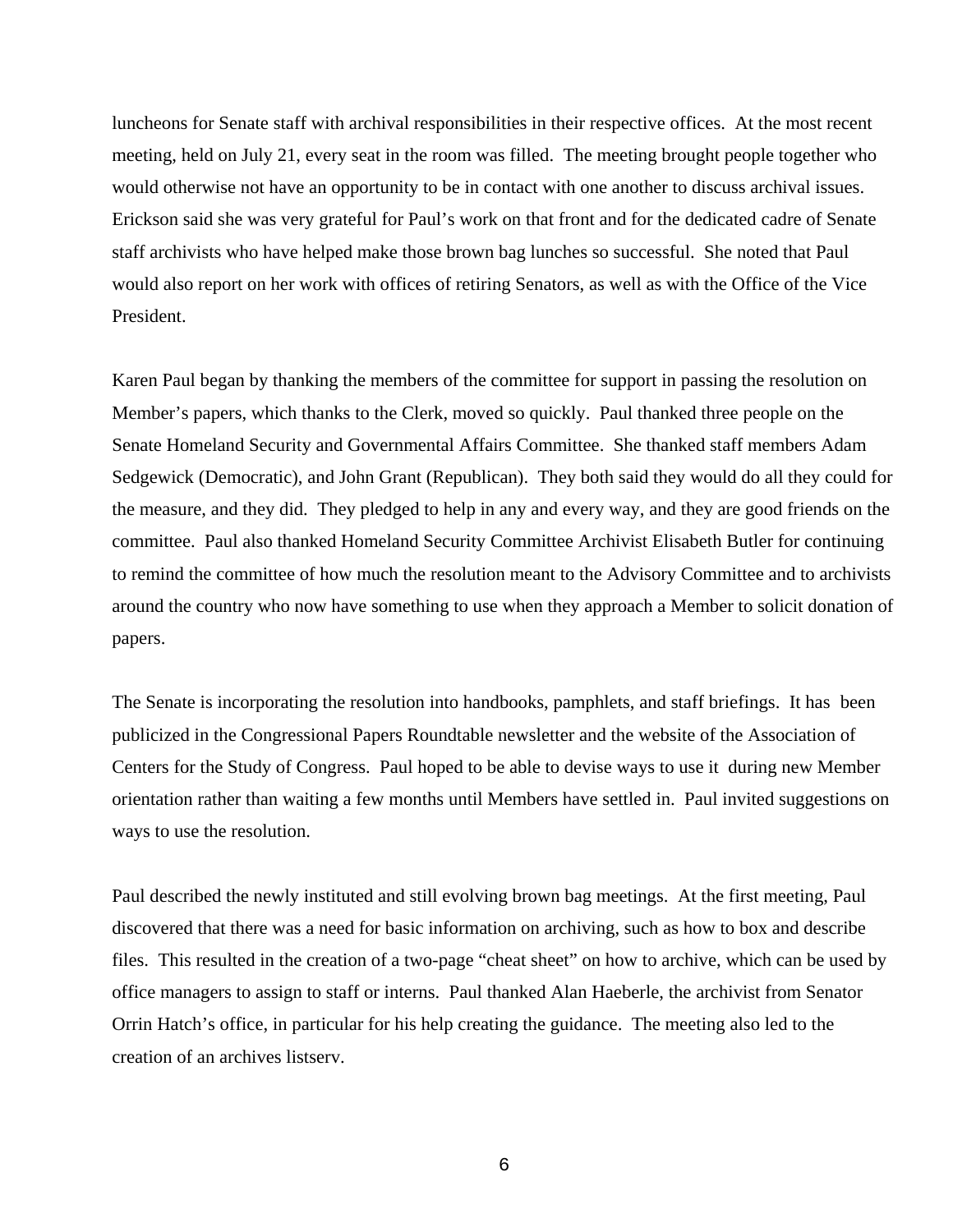The second brown bag meeting was a well attended talk on electronic records given by staff from the National Archives. This meeting also led to a two-page summary of best practices on managing electronic records, which was distributed via the listserv.

The most recent meeting was about managing email. Despite a general reluctance of people in Hill offices to discuss the issue, this meeting was standing room only. This meeting produced guidance on managing email that was distributed on the listserv. The next session will feature staff from the Library of Congress who have been working on a web archiving project.

Paul described how the listserv has transformed her daily routine. Previously, guidance was created and disseminated, but now she feels like a talk show host, answering widely ranging questions extending from conservation issues to electronic records. The listserv has helped make "archiving" and "archivists" good words and has allowed for better communication of information.

Paul discussed an initiative begun in August to encourage more electronic archiving by committees. About three Congresses ago, the Center for Legislative Archives began producing reports indicating what each Senate committee was archiving. This has led to an increase in the volume of records sent to the Archives because the Senate Rules Committee uses the reports at committee budget time. Paul and Dick Baker plan to talk to the Rules Committee about asking more specific questions about each committee's plans for archiving electronic records. Since the committees were told that they were going to get reports on their electronic archiving, they have begun to do more, and so dividends have already been gained.

The committee on Homeland Security and Governmental Affairs is a leader in this effort, thanks to Elisabeth Butler, but the Senate Committees on Energy and Natural Resources, Appropriations, and Health, Education, Labor, and Pensions have also recently transferred electronic records, including emails.

Paul also noted that the National Archives' Modern Archives Institute, which is held twice a year, is now advertised on the listserv. Thirteen senators either have archivists on staff or have staff that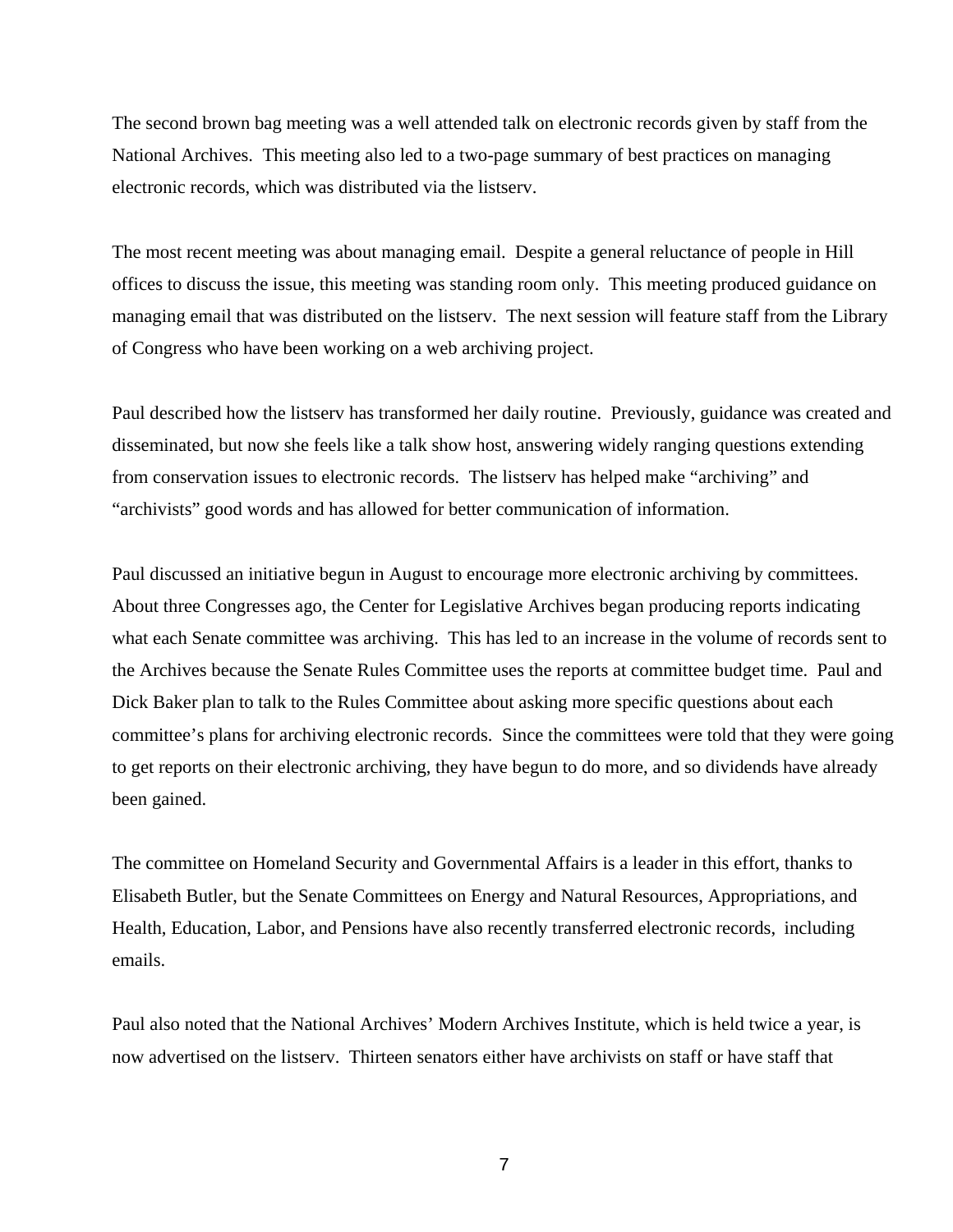recently attended the institute. Previously, there had not been more than five or six senators with staff with archival training.

Paul has been working intensively with senator's offices that are closing and reports that 100% so far have designated homes for their papers. She has also been working with the offices of the presidential and vice-presidential candidates on what to do if the office must close down quickly. This may be a once-in-a-lifetime activity to help move a senator to the White House. It may be necessary for the Archives to preserve a senator's electronic records for the time being in anticipation of a future presidential library, but this is unclear at this point.

Paul stated that there have been meetings on the finding aids project that was discussed extensively at the last meeting of the Advisory Committee. Discussions have covered standard terminology and definitions. Paul hoped more effort will be put into this project in the coming year.

Erickson asked if Paul had surveyed the 13 archivists who had attended the Modern Archives Institute to get feedback from their experience. Paul said that there had not been a systematic survey, but that there had been discussion of setting up a taskforce between the House, Senate, and National Archives to consider adding specific courses on relevant topics or conducting a shortened version of the institute for a congressional audience. She plans to continue the discussion. Richard Hunt said that the two alternatives under consideration were either to bring a handful of congressional staff to the Archives for the two-week institute, or to hold a one- or two-day institute on the Hill that would focus specifically on congressional paper issues and address a larger congressional audience.

Paul said that some parts of the two-week course were essential, such as sessions on arrangement, description, and electronic records. The advantage of the two-week course is that the participants are away from the Hill and so really get an archival perspective on things. However, more people could attend a shortened course given on the Hill. Paul suggested that the brown-bag lunches were evolving into minitraining sessions, too.

Erickson thanked Paul for her work and requested a report from Robin Reeder, Archivist for the U. S. House of Representatives.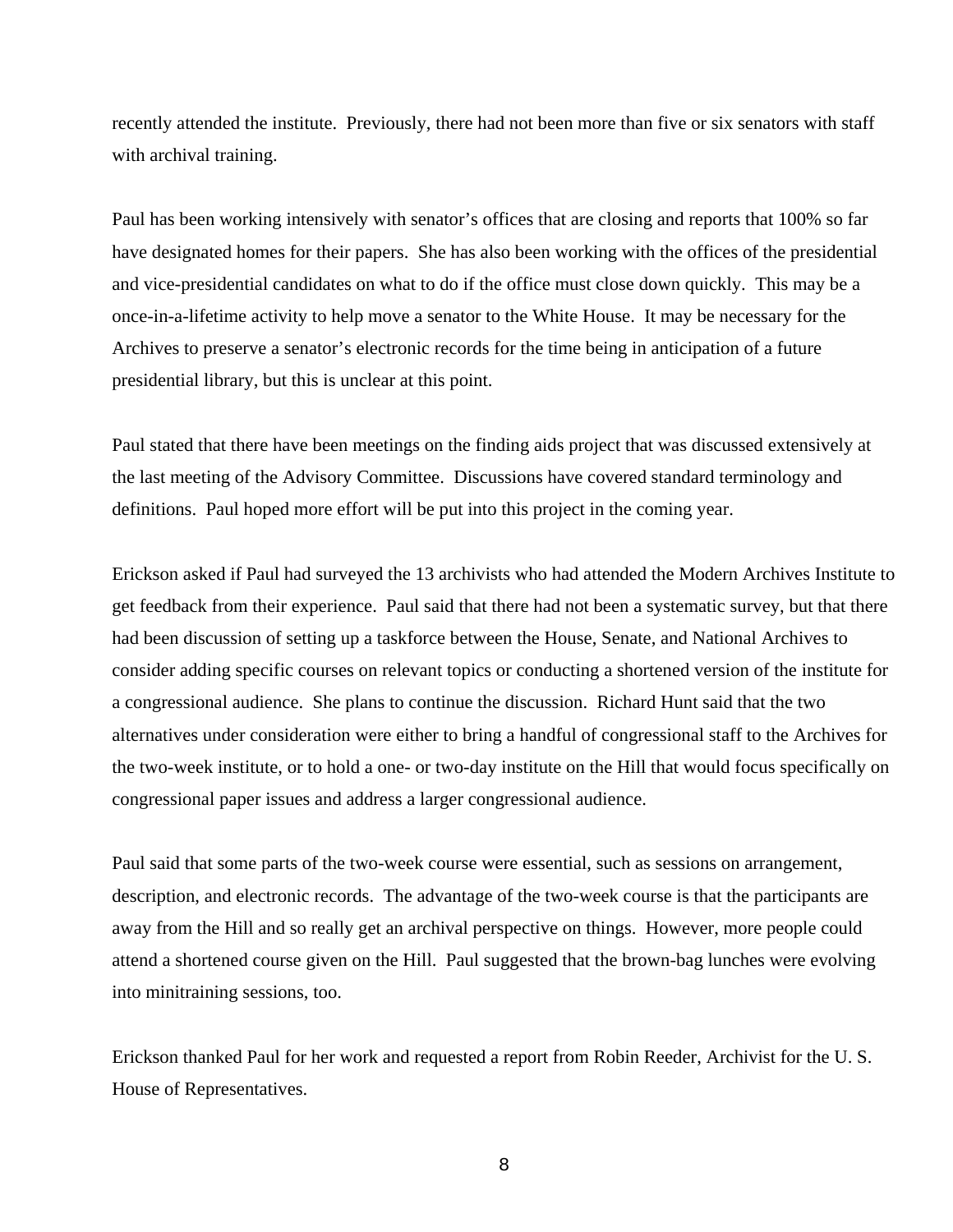Reeder said that she wanted to talk about the electronic records initiative that the Clerk began in the House. She described working with the Center for Legislative Archives as a very positive experience, citing in particular the guidance and assistance received from Ted Clark from the National Archives. She pointed out that Clark currently works in the Electronic Records Services Division of the National Archives, but that he is assigned to the Center for Legislative Archives to serve the needs of House and Senate committees. She reported that together they had met with 20 House committees and three chief administrative support offices. She said they had a few more committees to meet with and expected to do so in the near future.

Reeder said that the responses from the committees have been overwhelmingly positive, especially from committees that had converted exclusively to electronic records but were printing their electronic records to paper because they thought that was the only format that the National Archives would accept. She noted how pleased the committee staff were to learn they no longer had to do this extra work. Reeder said she and the Clerk are working together to come up with recommendations for committees on how to proceed with regard to electronic records, and that those recommendations would be completed soon.

Reeder reported that the Clerk's office has been working on implementing new archival outreach plans to committees and to Members. The change in leadership and staff this Congress presented the office with the opportunity to approach new incoming staff to help them with their record-keeping practices. She reported that one recent trend from committees is the practice of sending records to the Clerk's office at various times during the Congress, instead of waiting until the end of the Congress to transfer all the records at once. These periodic transfers made life more chaotic for the Clerk's office.

Reeder informed the committee that her office is currently in the process of sending the 108<sup>th</sup> Congress records to the Center. She thanked Tom Eisinger and Donald Collier from the Center for Legislative Archives for their help. To show the increase in numbers, she said that for the  $108<sup>th</sup>$  Congress they had received 3,337 boxes, totaling 1,391 linear feet, or 1,724,840 sheets of paper. She noted that this was a 253% increase from the  $107<sup>th</sup>$  Congress.

Reeder also said that they have been working on increased outreach to Members' offices with a focus on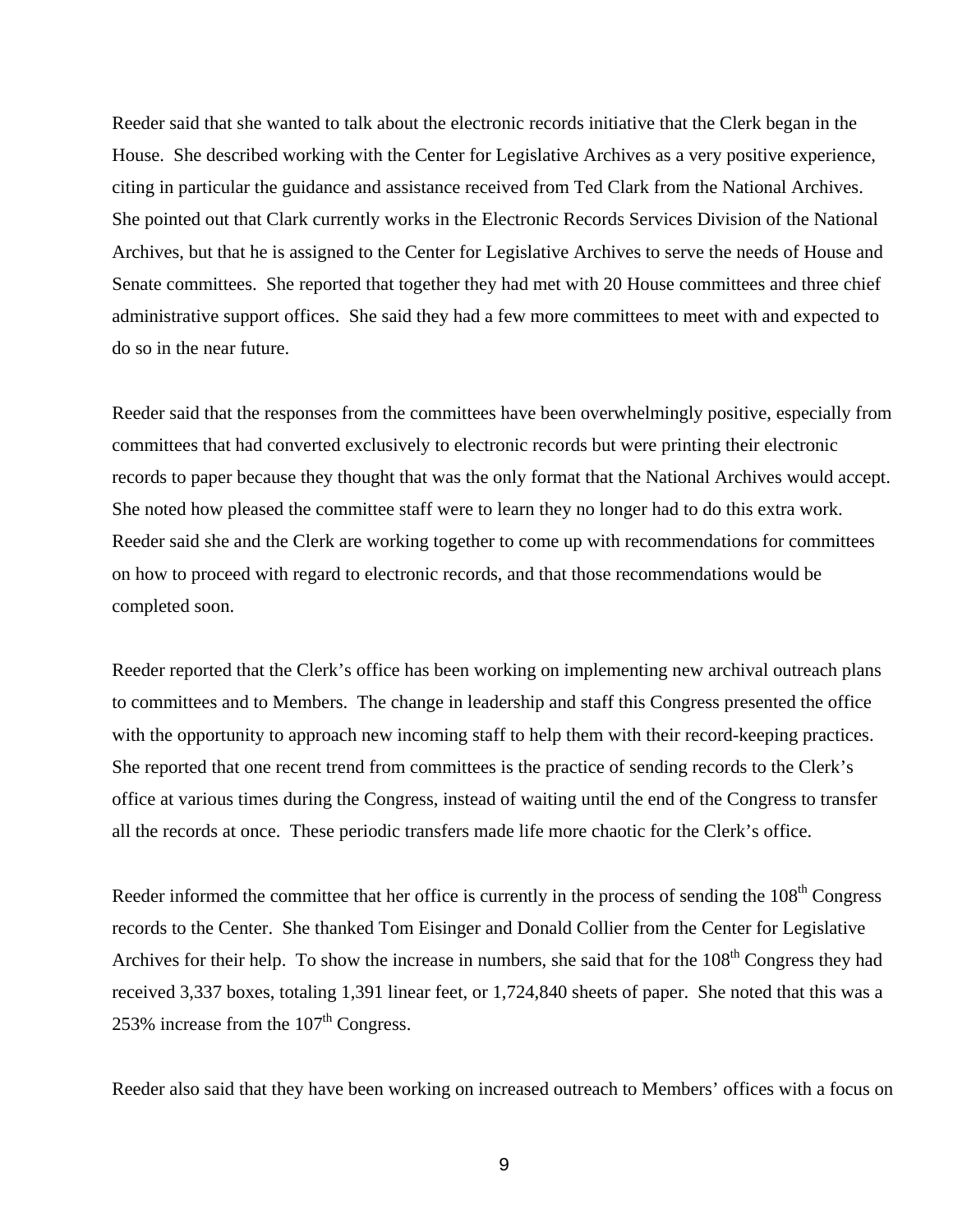increasing Members' awareness of the importance of archiving their papers. As a result, the number of consultations with Members has risen from 26 to 43 since January of 2008, an increase of 165%. She said that House Concurrent Resolution 307 has been an essential tool for explaining to Members the importance of their congressional papers, and she thanked the Clerk for her support and assistance with this resolution. Reeder also thanked the Secretary of the Senate and Karen Paul for their collegiality regarding the resolution.

Erickson thanked Reeder and congratulated her on the remarkable 253% increase in records transferred.

Miller also thanked Reeder and Farar Elliot, Chief of the House Office of History and Preservation, for their hard work.

#### **V. Annual Report of the Center for Legislative Archives – Richard Hunt**

Erickson invited Hunt to discuss ongoing projects and activities at the Center.

Hunt asked the Chair's permission to invite Bob Spangler from the Electronic Records Services unit to talk about recent developments with ERA and electronic records initiatives within the National Archives. He noted that the Center's electronic records initiatives are in response to the activity that the House and Senate archivists have undertaken, resulting in an increasing volume of electronic records in preparation for transfer. Hunt said that Spangler would be able to answer questions that he could not.

Spangler thanked the committee for allowing him to speak. He noted that he would be briefly discussing what Professor Weinstein had alluded to at the start of the meeting: the congressional instance of ERA. He explained that the Electronic Records Archive was the National Archives' response to the challenges they are facing from the increasing volume and increasing variety of electronic records. He noted that the committee would be hearing more of these volume figures, mainly because they are so breathtaking. He emphasized, however, that it is the variety of those records—the different and changing formats that they receive and anticipate receiving over the next few years—that create an enormous challenge for ERA.

Spangler explained that ERA became operational during the summer of 2008 and is currently being used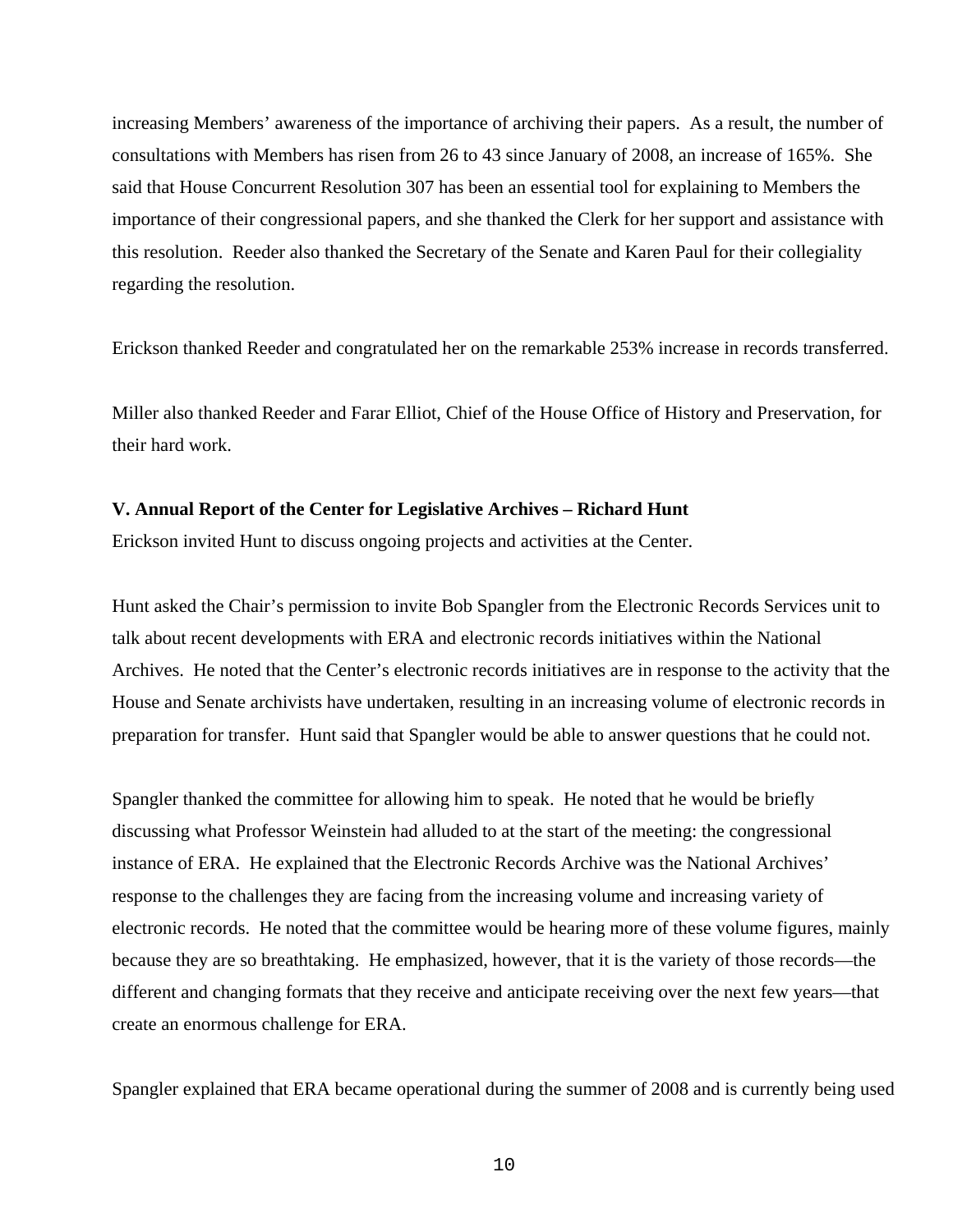in a pilot phase to process and preserve records of four selected executive branch agencies. He stressed that the main message he wanted to deliver to the committee today, the exciting part, was that the Archives was discussing going forward with creating a dedicated storage location for congressional digital records. In other words, an "instance" of the system would be dedicated to the electronic records of Congress. He explained that ERA would allow the Center for Legislative Archives to find, retrieve, and return digital records upon request to committees, using the same procedures followed for paper records. They are currently examining the ways in which the ERA platform can be adapted for the particular storage and retrieval needs of Congress.

Spangler said the next important step is the formal gathering of requirements through the offices of Karen Paul and Robin Reeder, in order to figure out exactly what the procedures would be and how to adapt those for the electronic system. He said this effort would be coordinated by the Center through the work of Richard Hunt and Ted Clark, working with the staff of the Archivists on the Hill. Spangler then asked Ted Clark to continue the ERA discussion.

Clark said he was in discussions with Robin Reeder and Karen Paul about the need for formal requirements, but that they had not yet established a definitive timetable. They are continuing outreach to the committees themselves, to ensure that everyone is aware of these new initiatives and the ways in which they can participate and aid in that process, but there is no formalized date for completion.

Clark reported continuing efforts with the ERA team at the National Archives to examine how the current system works and how congressional records can eventually be incorporated into that system.

Bernard Forrester asked Clark whether by congressional electronic records, he meant strictly e-mail, or whether the term also included the transition of documents to Microsoft Word and PDF files.

Paul replied that it meant all of the above.

Clark said that the formats discussed specifically are video, audio, photographic, website files, and office files, which incorporate Microsoft Office, Corel WordPerfect, or PowerPoint – typical files that people use in day-to-day work. Discussions about email are underway, but Clark said email presents a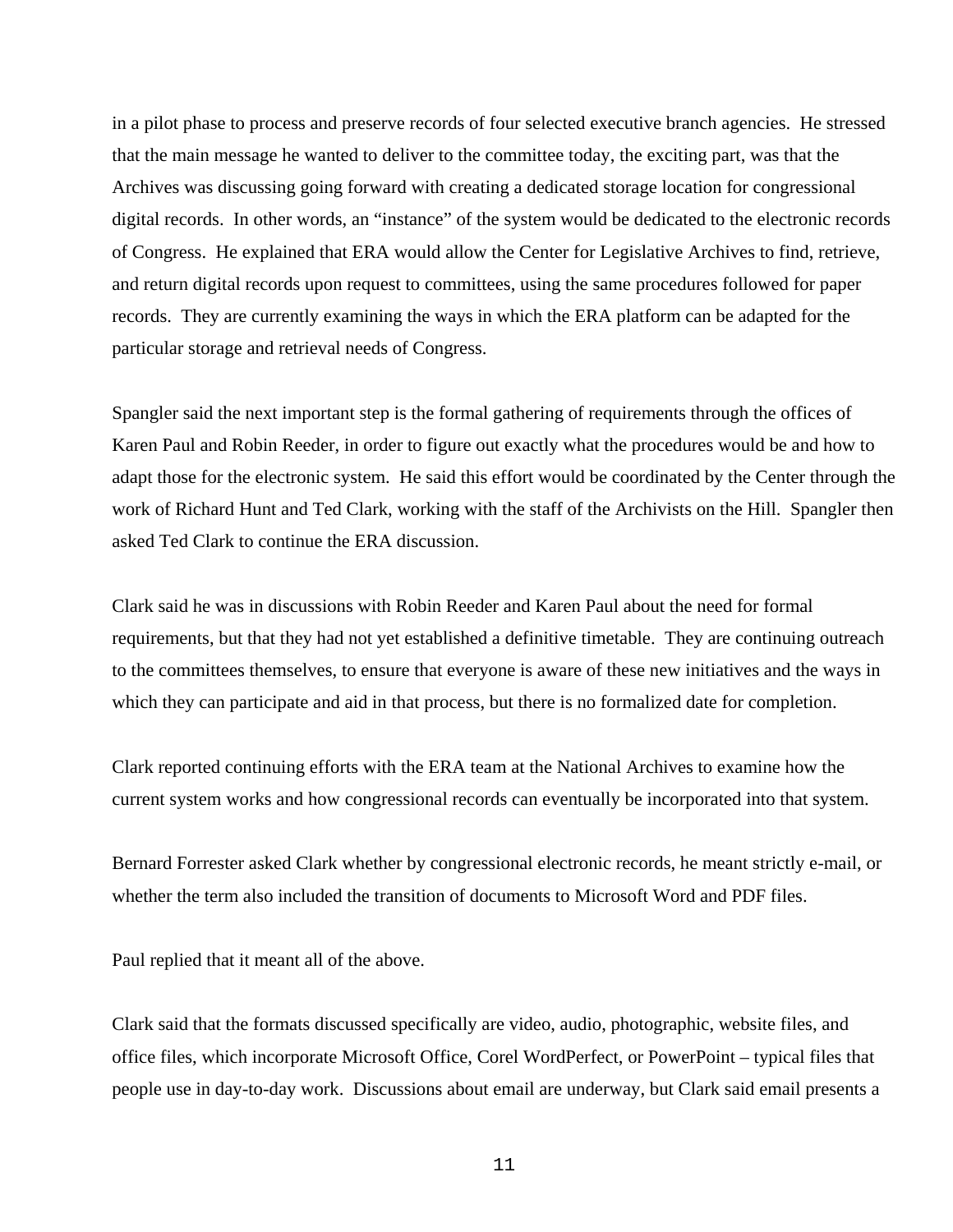lot of challenges. He reiterated the importance of talking with the House and Senate about their use of these different formats and standards so that they can be preserved and retrieved in the future.

Forrester asked about tapes—does this refer to videotapes?

Clark replied that video is one of the formats under discussion with different committees. He said that we have identified committees that are recording some of their hearings and broadcasts, and some of those are digital recordings produced for websites. He said that there is a lot of variety and many formats within video itself, as well as within photographs or audio, and we are looking at how best to collect and preserve those, according to current processes.

Forrester asked if they had talked about access to C-SPAN, noting that they would have the largest volume of video and audio recordings.

Clark said that Reeder had mentioned outreach to some CAO offices regarding the House recording studio, which currently handles the video for House offices and committees, as well as for floor proceedings. He said it was their understanding that C-SPAN has its own archive and its own operations, and that C-SPAN is outside the scope of the organizations that we traditionally work with. He added that reaching out to C-SPAN and having a dialogue may be something that we should look into as well.

Guy Rocha said that he was in Reno the previous Saturday, where the Senate Majority Leader was signing an operating agreement after 22 years of negotiation. The chief videographer had all of her equipment with her and shot the event. Is this something that they are talking about, the video recordings generated for 20 years by the Senate Democratic Communications Center (DCC)? Is this something they are addressing?

Paul answered yes. She said that the DCC is in the process of changing formats by the end of the year, and that they have been sending their videos to the Archives for several years. She said that the DCC is moving into a new digital format, and that we are in the process of setting up a meeting to discuss that.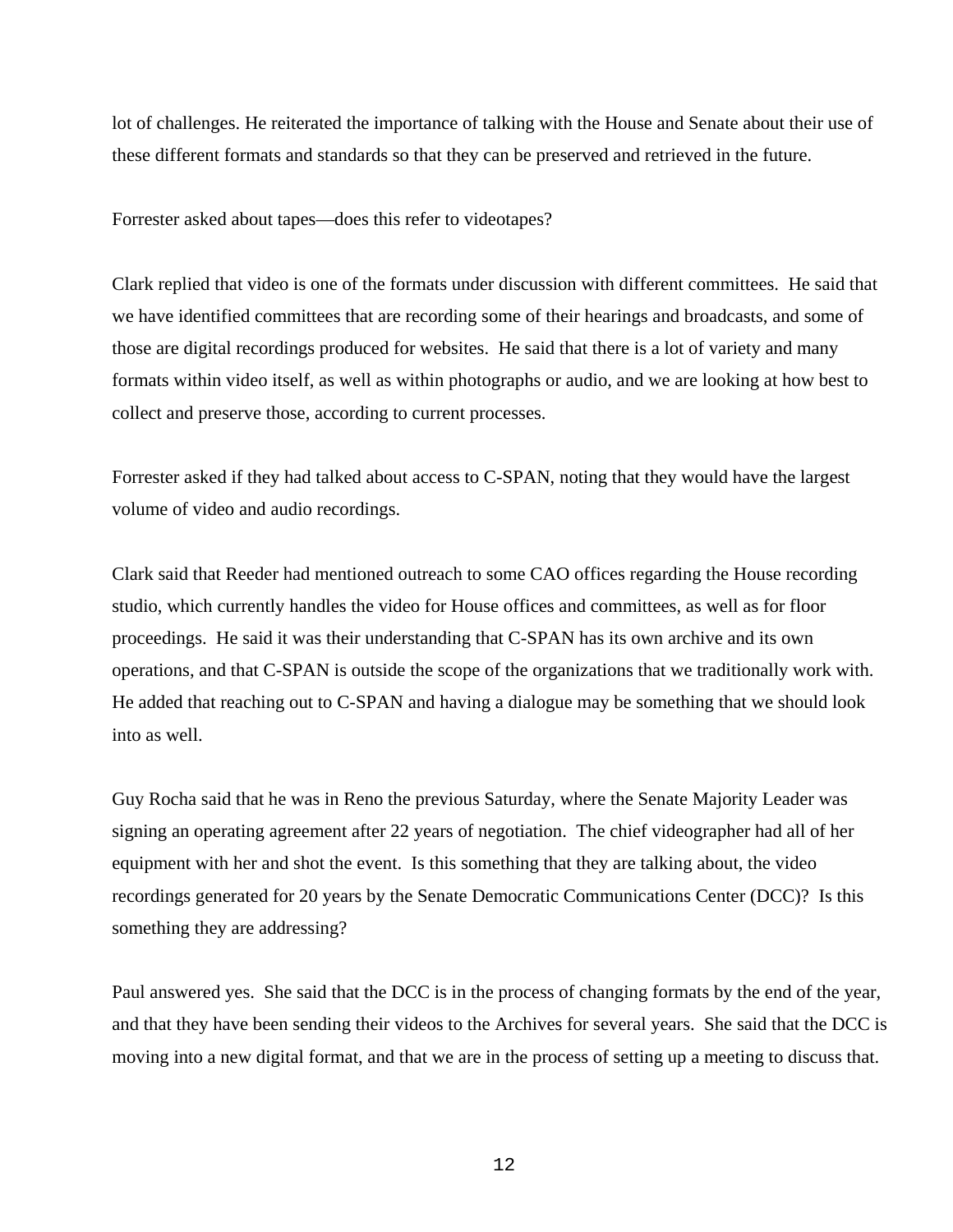Clark confirmed this, stating that they are looking to preserve these DCC recordings.

Rocha noted that it was just by happenstance that he was exposed to the dimension of this particular type of record generation. Rocha continued that it struck him that digital issues are the critical ones that archives face in the future. He noted that he wanted to speak further on the matter.

Erickson agreed, noting that the DCC would have a Republican counterpart, and that they would want to reach out to that organization as well – adding that every press conference held by the Republican leader and Democratic leader has probably been videotaped.

Paul said that on the Republican side the recording is done by the Republican Conference, and those party records are not official records. Therefore, the Republican videos would go with the Members' collections, unless the Conference decided to change its policy.

Rocha asked why the Conference is not willing to pursue the recommended course of action.

Paul reasoned that, although the Democratic and Republican policy committees fall under the same legislation that governs the ownership and disposition of committee records, the Republican Conference, which is the unit that is producing these records, does not.

Rocha understood. He continued by asking how they could engineer some kind of consent on the other side that is not mandated to preserve the records.

Paul asked if he meant other than simply make recommendations.

Rocha said yes.

Paul said that this was a good question.

Hunt said that the Conference would have to see the advantage in making that decision. And, increasingly, as the volume of digital records is continuing to grow, many of the records creators are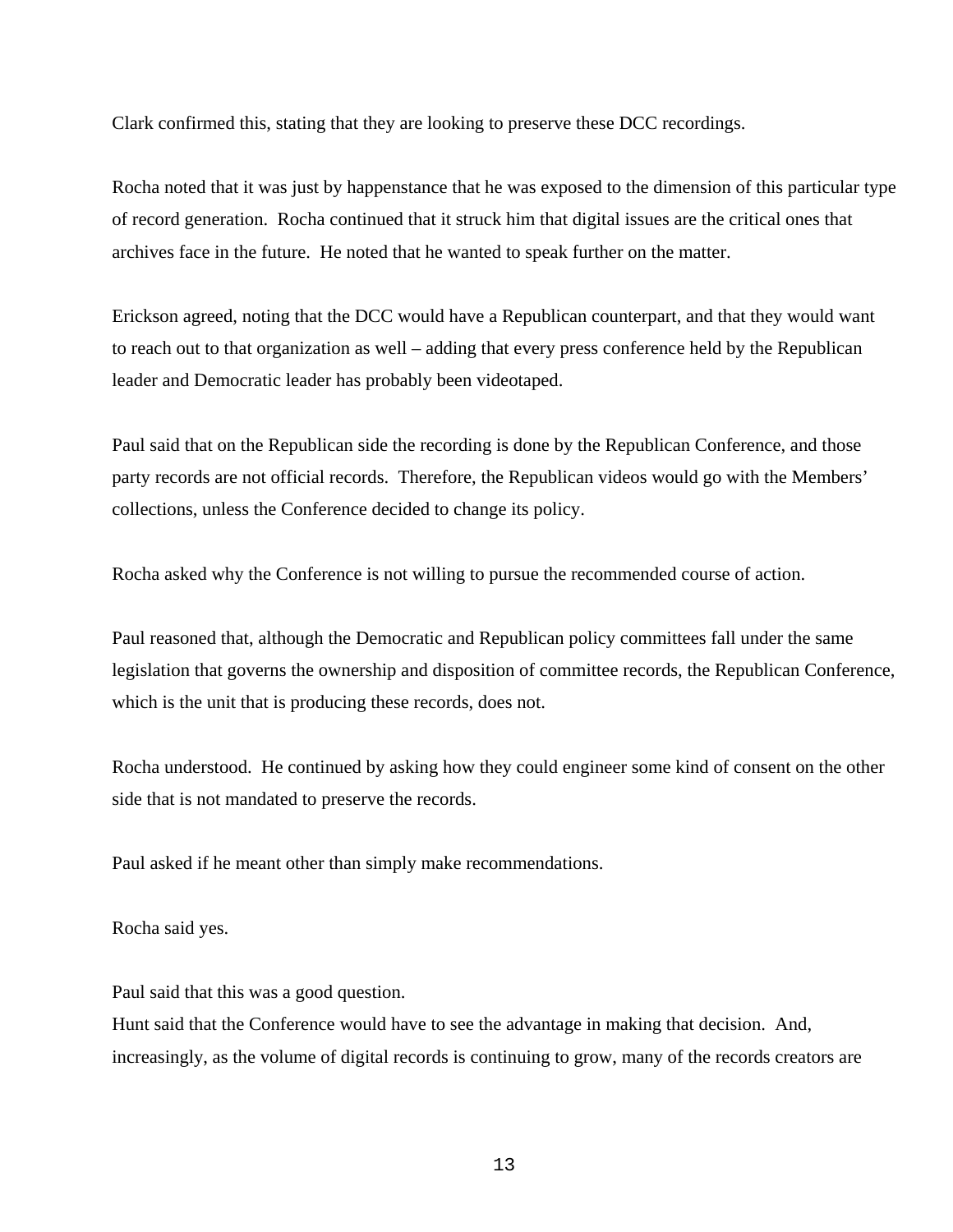looking for some place to store their non-current recordings, so they are finding compelling reasons to consider the Archives.

Paul agreed.

Hunt said that these types of records would never have come to the Archives in the past, when paper records were stuck in file cabinets, so we have new opportunities. He said he wanted to underscore that Ted Clark has worn out his shoe leather this year, making committee visits with Robin Reeder and Karen Paul, and he noted that they have learned a lot. He continued to say that based on the tenor of this discussion, there is a lot more they need to know about electronic records. They need to know exactly what is coming and what requirements will have to be met when building the system for the preservation of records. Hunt emphasized the need for assistance in reaching out to committees and to the other records creators in the House and the Senate to learn technical data about their electronic records. He said they do not need to know the content of these closed records, and that they are not trying to be intrusive into committee business. Instead, they are offering assistance and guidance. Any support the committee can give to support this outreach effort would be appreciated.

Miller asked Clark if they had any sense of the volume of records, noting that she is aware that the House volume is increasing exponentially.

Clark said that the one number that he can reference in terms of the digital records that they will be receiving this year is a 1200% increase over all previous electronic holdings of congressional records at the National Archives. This is not just an explosion; it's an exponential explosion. This increase is why the National Archives saw an obvious need for ERA to play a role in resolving storage issues. Clark said that ERA is geared towards preserving large amounts of electronic records for federal agencies, as well as for Congress.

Hunt added that the increase in volume noted above was not the result of the missionary work Ted has been doing with the House and Senate Archivists. This increase preceded their work and reflects electronic records that were transferred under established practices by committee archivists. So we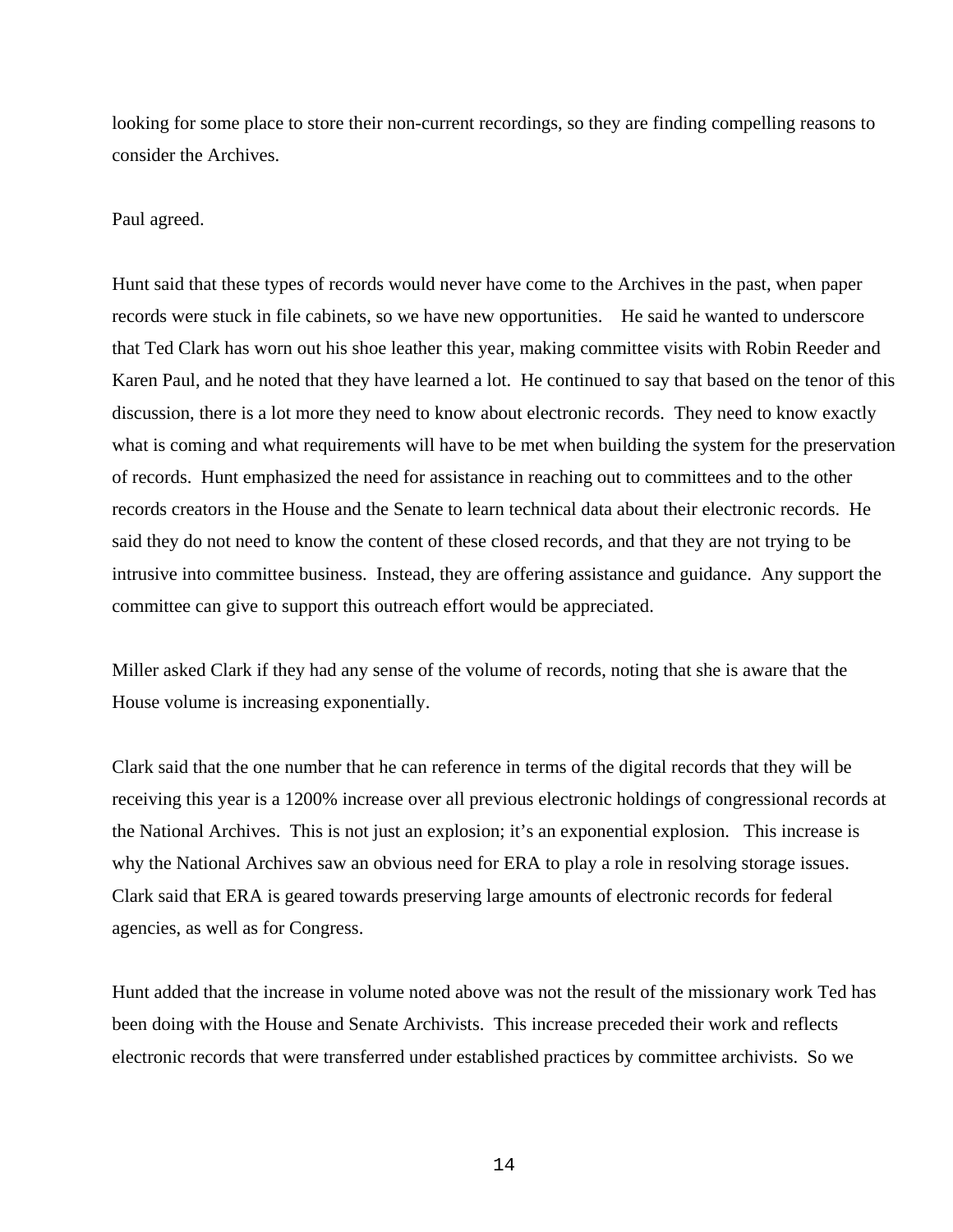expect that future increases will be even more dramatic give the success of the outreach efforts with committees.

Miller noted that it seems as if they have spent a lot of time trying to figure out formats and requirements. She asked if guidelines would be coming out sooner rather than later.

Clark said the goal is to gather information to determine the volume of records being held and to determine transfer dates. He said the process would be examined in depth to make decisions to ensure that future researchers and others could access the information in a useful manner. He said that those are all questions that are tied to the types of requirements that they are looking at as they go forward.

Erickson pointed out that there were a number of archivists at the meeting, including Elisabeth Butler and Nan Moser. She asked if it would make sense at some point to have the archivists who have been successful help Clark with outreach to committees.

Clark replied that it would be helpful to have them involved, and, as Hunt had pointed out, our primary goal is to have conversations with those interested parties and stakeholders on the Hill. This ongoing and wide-ranging discussion will affect many different organizations, including those that primarily provide IT resources and support to committees and Members, and the committees and Members themselves, who have the obligation to preserve their records. The role of the National Archives will also be discussed as we tackle how we will preserve electronic records and provide access to the committees in the short term. In the long term, we will also have to provide access to the public, when the records are open twenty or thirty years from now.

Erickson noted that Alan Haeberle was in attendance and could also be involved in the Senate and House archivists' effort to help Clark with outreach to committees.

Hunt said that he has discovered communities of interest within the House and Senate that have been collaborating and addressing many of the same issues being discussed. He noted, however, that these IT resources and committee staff are not archivists and are not thinking about long-term preservation of

15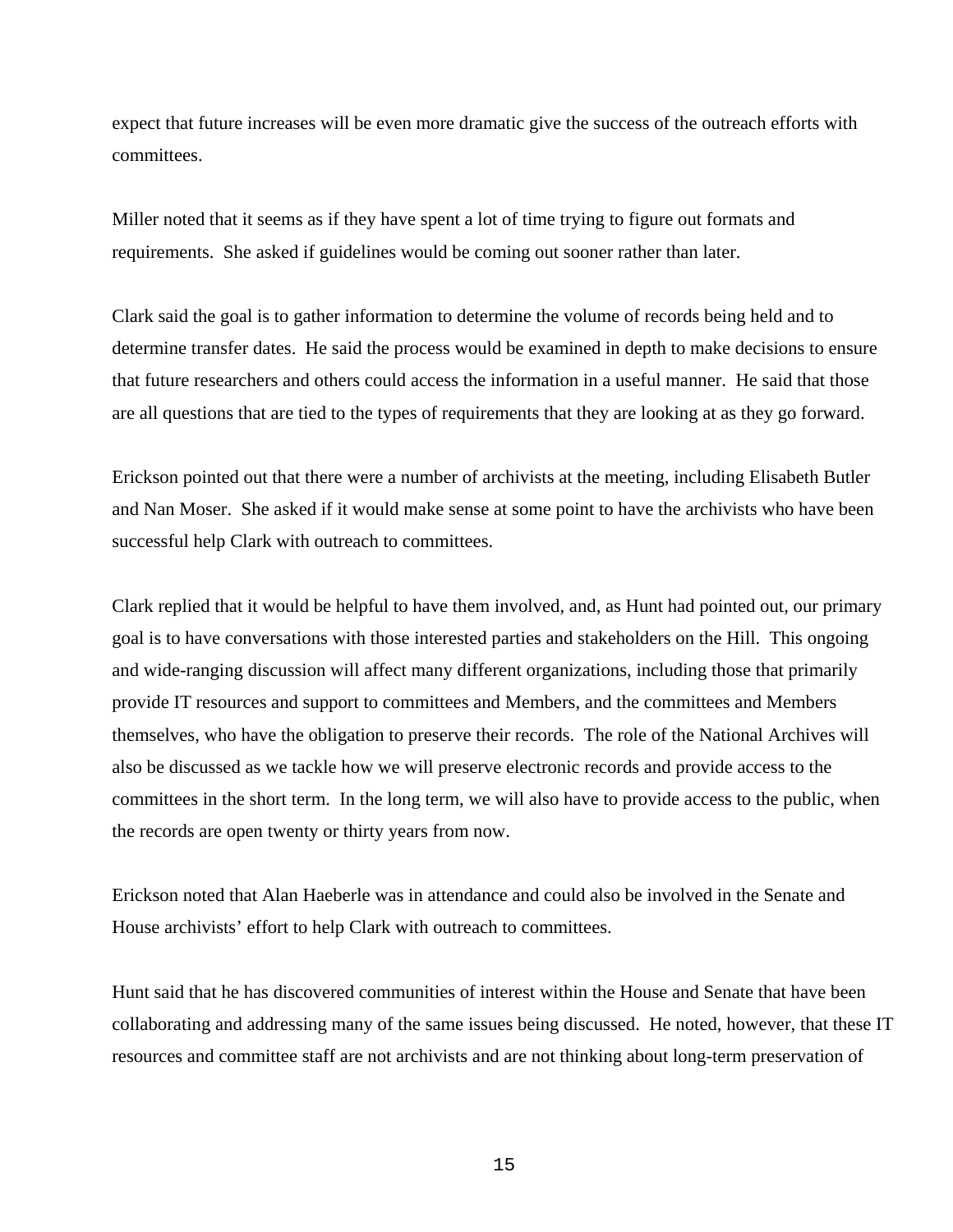records. The Center is the remaining piece of the puzzle and will need access to those communities to offer assistance and guidance on the archival front.

Thomas asked if the Center was concentrating on committees and their requirements.

Hunt responded that official committee records represented the extent of the Center's jurisdiction.

Thomas asked if new recommendations and requirements would apply to Members and their staff.

Clark replied that they could and that he would be looking at specific formats such as video, audio, photographs, website files, and other office documents. Those formats are used in the same manner by the committees and by Members' offices. Consequently, the standards and recommendations for congressional committees will be applicable to repository organizations seeking to preserve files in the same formats in the future. Thomas stated that this would be a terrific development, since there is concern at the repositories that collect Members' papers. Clark indicated that he is hopeful that the recommendations for various formats would be universal and widely applied.

Forrester stated that he is faced with the same problems with his collection in terms of obsolete video formats such as Betamax and VHS. He asked Clark if he had been dealing with these types of records, or with more modern mediums. Clark responded that some committees have retained videocassette tapes and Betamax tapes. Clark said that he is part of a National Archives working group trying to determine the best way to preserve these different special media formats, and that they have been talking to Library of Congress staff about how they have dealt with the diverse formats that they have received.

Forrester said he thought that the crucial question was dealing with the transfer of the records to new formats. Clark responded that a lot of different options could be discussed with respect to transfer and preservation. He expressed hope that each option would be formally addressed as they continue organized discussions about these issues. For example, in the discussion targeted on video requirements, they would address issues of transfer and preservation unique to that medium.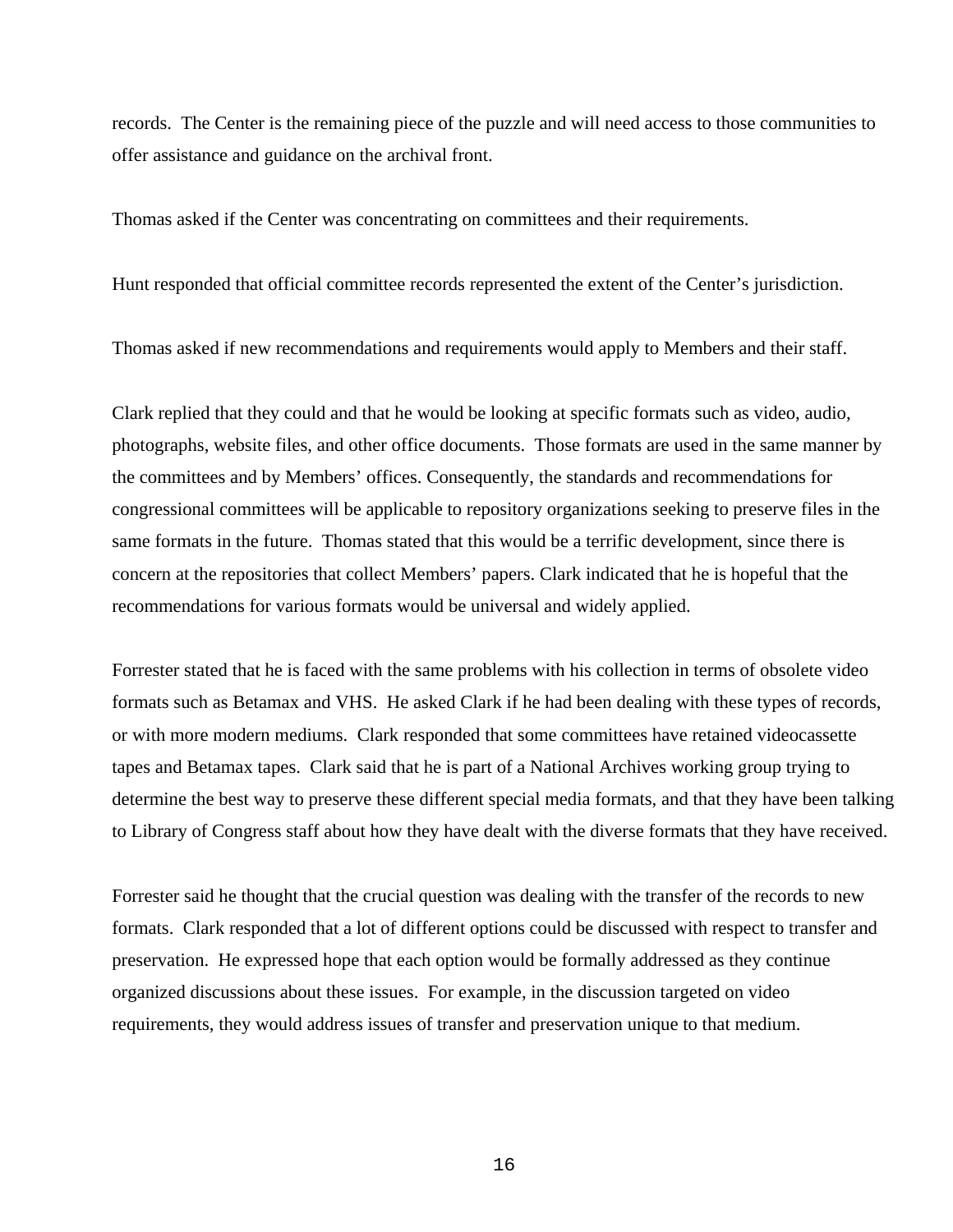Forrester asked if Clark was trying to get a sense of what is out there at this juncture: how much twoinch tape, how much one-inch tape, how much on VHS, etc.

Hunt replied that the Center is focusing on electronic records formats and digital issues in this particular initiative. Special media issues raise a number of related and separate issues. There is a separate division within the National Archives—not represented here today—that could speak about the preservation and migration of information captured on film or other media. Special media is a major challenge for the National Archives, which has an enormous amount of video and other recordings on media that have quickly become obsolete.

Forrester asked about programs such as WordPerfect that are no longer used. Clark indicated that their survey found the program was still in use in some Members' offices.

Birdwhistell commended the Center for its work and said that the Advisory Committee recognized that many of the people present in the room had been working on the problem of electronic records for a long time. He said the committee's position needs to be one of support and acknowledgment of the amount of resources it will take to make this goal a reality. Birdwhistell said it was important at this juncture to increase efforts to convince the people who create the records that this would be a viable way to preserve them because a lot of records have already been lost.

Hunt remarked that Birdwhistell's acknowledgment of the necessity of resources was timely, and he noted that Clark is currently the lone individual responsible in the National Archives for all electronic records of the House and the Senate.

Erickson joked that perhaps we needed to buy him more shoes.

Hunt responded that more shoes would be step one, but that step two would require creating a staff to meet the needs of the House and Senate at this critical juncture. Hunt said that the Advisory Committee had been in existence almost 20 years and elevated the Center to a certain level in the 1990s, but that a lot has changed since then. So, if he was asked if there was a sufficient level of resources to meet future needs, he had to answer no. Hunt said that just completing the ongoing survey and requirements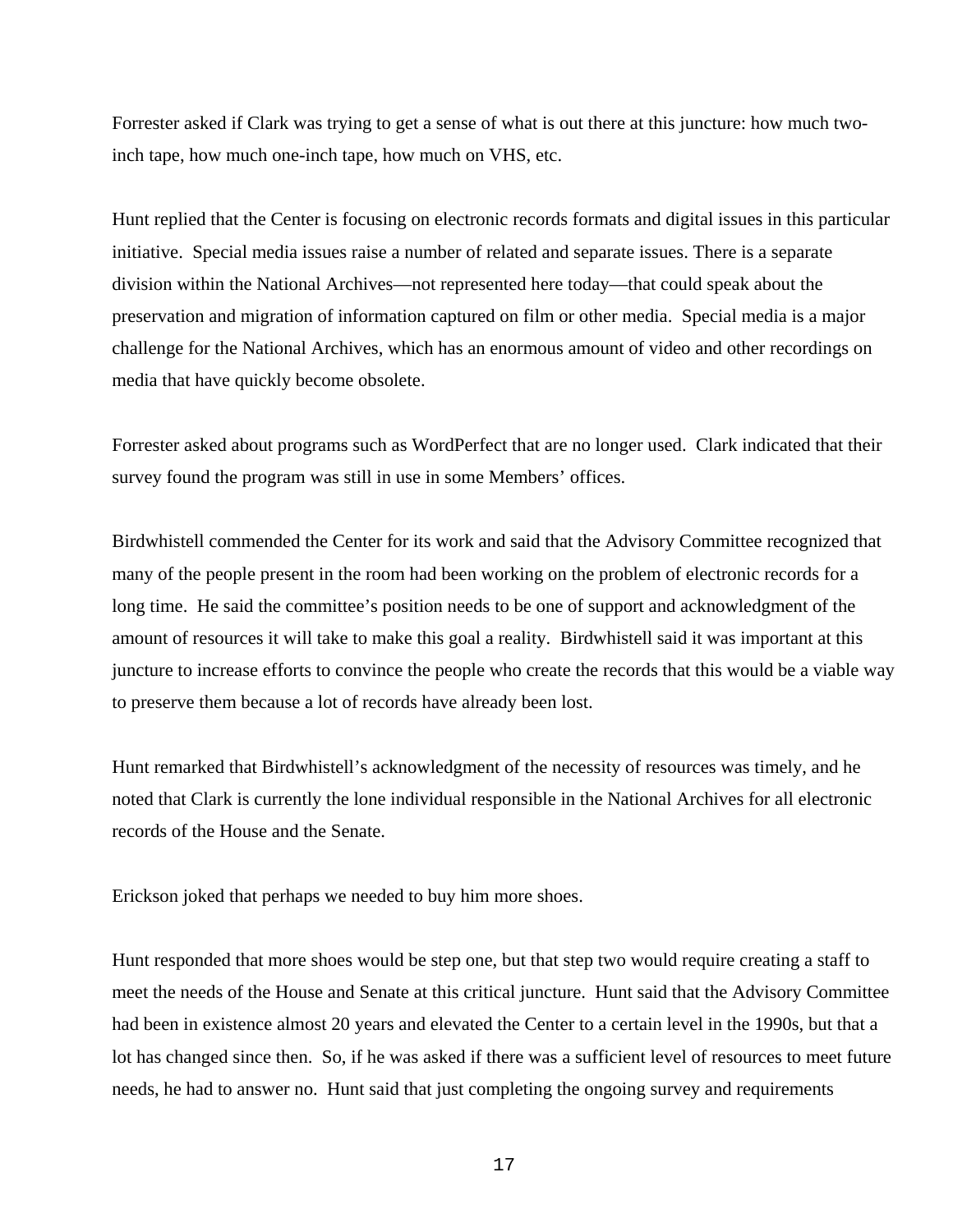gathering would take more than Clark could do alone. He said Bob Spangler has also provided enormous assistance, and gives the Center what time he can, but Spangler has wider responsibilities for electronic records coming from the entire executive branch – the White House and federal agencies.

Erickson jokingly interjected that surely he would rather work for the House and Senate.

Miller asked Hunt whether he had at present determined the amount of resources needed.

Hunt stated that determining resource-needs was an important part of the work that Clark was doing. He said the survey was necessary for anticipating the volume of records and for answering questions regarding hardware, storage, software, and staffing requirements. Hunt reminded the panel that Clark had been on the job for less than a year, so we were still in the fact-finding stage.

Miller reaffirmed the importance of the guidelines and the need to get a sense of the cost. She stated that if we have a responsibility to preserve the records, we also have the responsibility to do it correctly so that the records are accessible to the public and to the Members who want to review them. She said it was important to get the guidelines in place, adding that there was a desire to include them in the freshmen Members' packets, to take advantage of the opportunity to educate them about archiving at the very beginning of their terms.

Erickson stated that the Advisory Committee could play a role in securing adequate funding for the Center's electronic records needs through actions such as writing a letter to the Appropriations Chair and ranking member. Miller suggested a hearing before the House Administration Committee as the way to formally establish a concrete record for the Congress and the need and justification for adequate funding. She also suggested that members of the Advisory Committee could testify before the House Administration Committee on this subject.

Weinstein supported the idea of a hearing, but he suggested that anyone appearing before the committee have a hearty breakfast that morning because he feared that the numbers being talked about are staggering.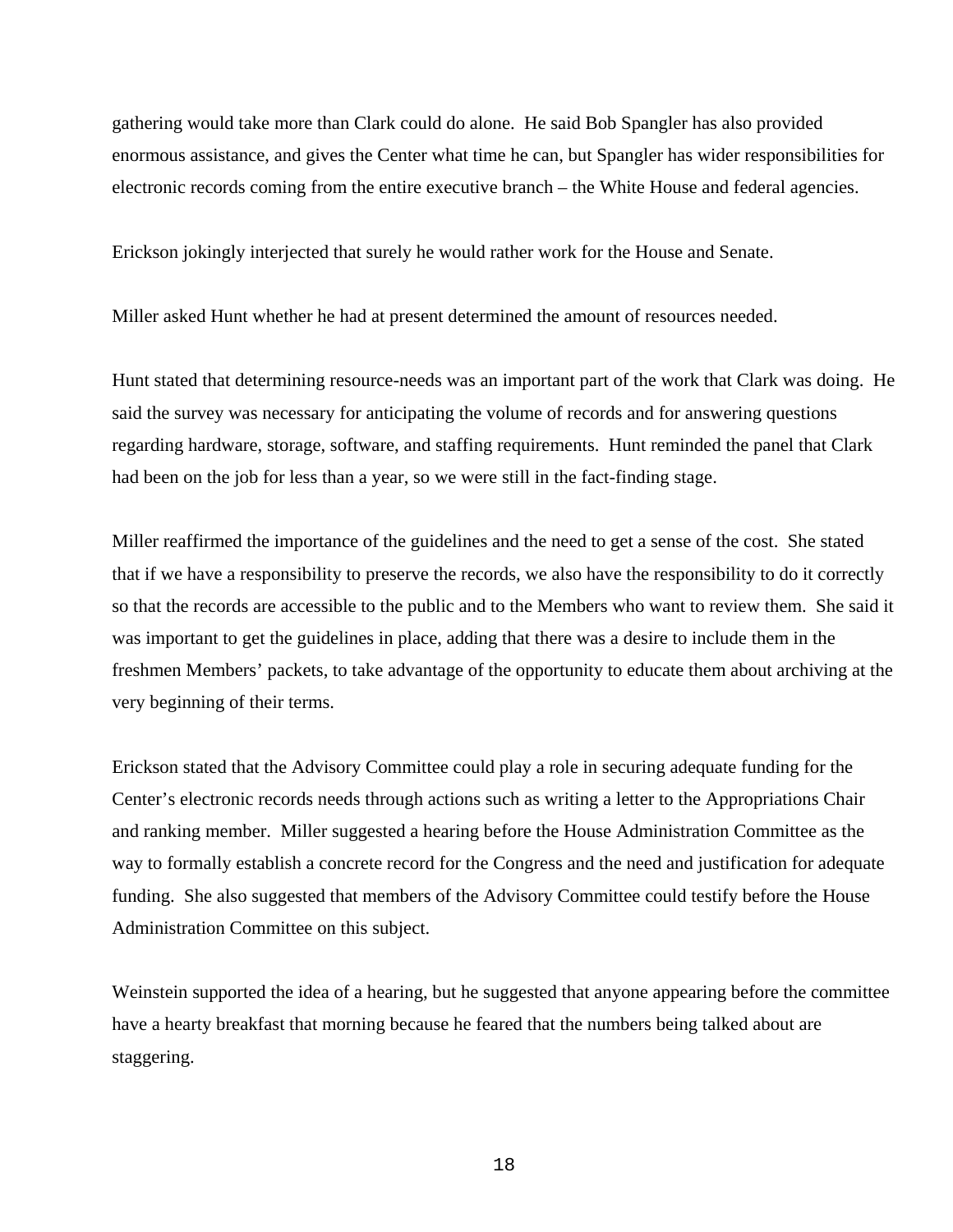Rocha supported the Clerk's proposal and would speak to the issue as an administrator, not as an archivist and a historian; he sees the Center as saddled with an under-funded mandate. Rocha believes that Miller had suggested something very concrete to address the problem. He read from the Center's annual report a sentence that referred to the tremendous growth in the volume of records and the challenge of meeting the demands of the  $21<sup>st</sup>$  century with resources that "have been difficult to muster over the last two decades in the face of the growth" in holdings. Rocha asserted that as a member of the committee he was prepared to try to help meet those challenges by testifying on behalf of the Center.

Erickson and Miller thanked Rocha for his support. Erickson thanked Clark for his presentation and reminded him that if he ever needed a place to rest while working on Capitol Hill he was always welcome at her office and the office of the House Clerk. She appreciated Clark's work and Hunt's leadership on electronic records and said that it would have been impossible when they started back in 1990 to realize that we would be at this critical juncture today.

Hunt asked to make a few remarks about the annual report. He said that the progress made on electronic records was attributable to the support that the Secretary and Clerk had given the Center by opening doors on the Hill and allowing its staff to work closely with Hill staff. Hunt said that in his nearly 20 years at the Center, his past experience was that Center staff and House and Senate staff worked independently and separately, but lately they are collaborating as partners and accelerating the progress that is being made. He said he hopes that the collaboration continues so more good work can be done.

Hunt recalled the Advisory Committee meeting a year ago when Rocha reviewed the previous annual report and asked him directly whether the Center had the resources to meet its rapidly growing challenges and responsibilities.

Hunt said that for the first time he had not just automatically said "yes." Rocha's question induced Hunt to examine the Center's staffing pattern from the 1980s forward and to examine the growth in holdings over the same time. Hunt reported that, coincidentally, the Office of Record Services for the Washington area, which includes the Center, has started the same type of examination as an office-wide endeavor. It has been fortuitous that Archives administrators and managers are being trained to conduct the kind of analysis that will help to determine staff requirements to fulfill our responsibilities to the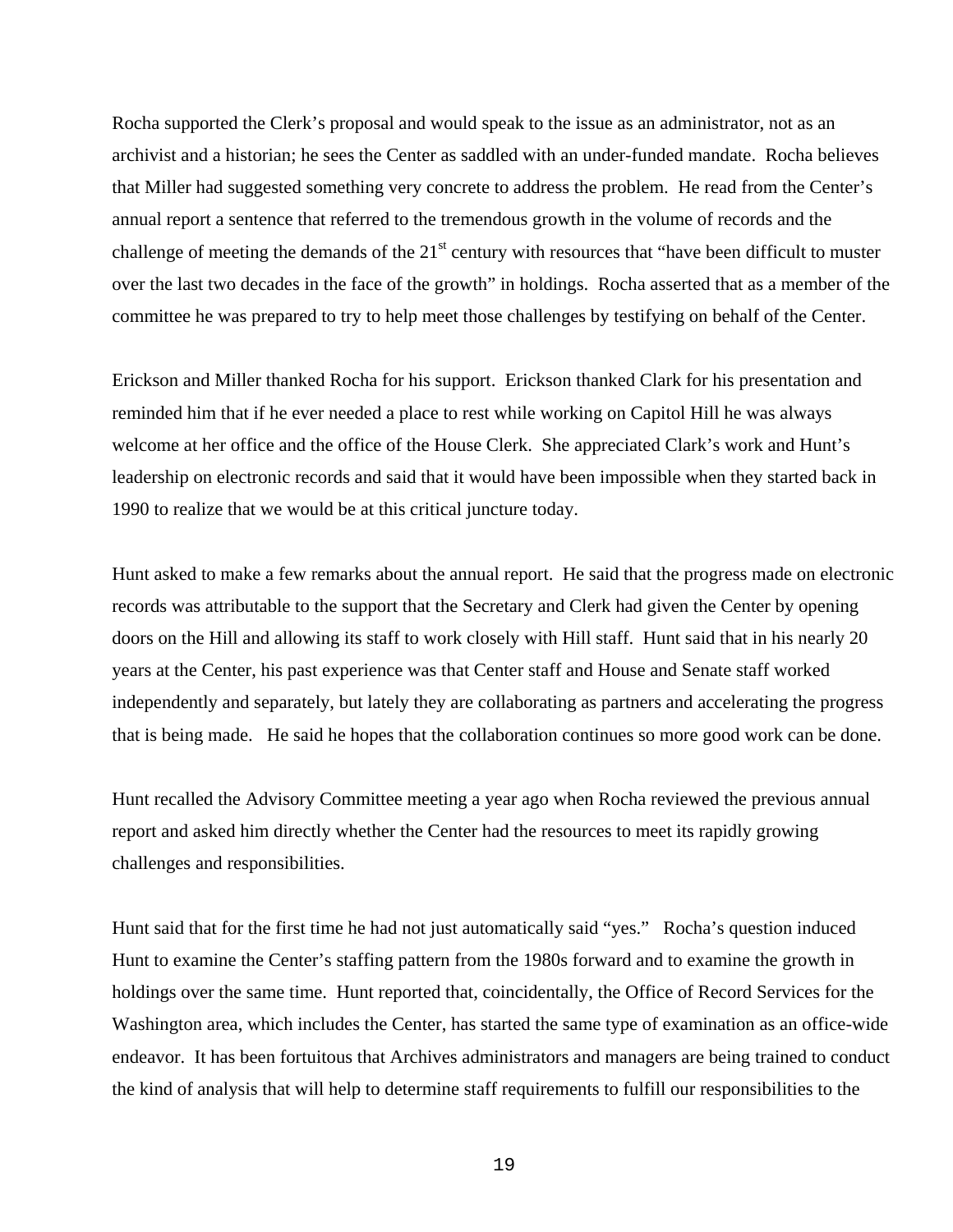House and Senate in the years ahead. Hunt said he did not have the answer for the committee at this meeting, but felt an obligation to bring the matter to the attention of the Advisory Committee.

Hunt also mentioned that a web harvest of House and Senate websites, as requested by the House and Senate, would take place in the coming months at the close of the  $110<sup>th</sup>$  Congress. He said recent news releases indicated that the Library of Congress and a consortium of non-profit and governmental partners were concurrently conducting a federal government-wide harvest. He said the Archives would continue with its scheduled harvest of House and Senate websites since the Archives had conducted previous harvests, had protocols in place to ensure permanent preservation, and a proven track record of success. He said there may be some duplication of efforts, but there would be a two-year window to examine what the consortium produced before returning to the Advisory Committee for a recommendation on whether to continue the harvesting activity.

Hunt ended with some comments on the Center's records description activities, which the committee had deemed a priority. He said that he had never adequately reported how much effort, time, and resources the staff had spent gaining intellectual and physical control of the records. Hunt wanted the committee to understand that he was certain that the Center now had better control and better access to the records than it ever had in the past, but that the next-generation finding aid project is a long-term and large-scale project. Hunt said since he did not have the bench strength to give that responsibility to a single person, he had shared the responsibility among the archival staff who were busy doing many other things. This was a mistake on his part, and Hunt said that the project required an archivist experienced in description, who would have the full-time responsibility of leading the staff and working with Karen Paul and Robin Reeder on the issue. Hunt requested advice, guidance, and assistance from the Advisory Committee on how to best proceed, and how to address some of the issues raised.

Karen Paul reinforced Hunt's remarks and noted that the questions that need to be addressed concerning the Center's finding aids are extraordinary. The size, complexity, and unique nature of Senate and House holdings mean that there are no pre-existing models to adopt. She thought that a task force might tackle the problem, but it must be composed of real experts with track records in that venue. She said some of the member institutions in the Association of Centers for the Study of Congress (ACSC) might be conducting descriptive work that would be relevant. In the long-term, Paul said that what is needed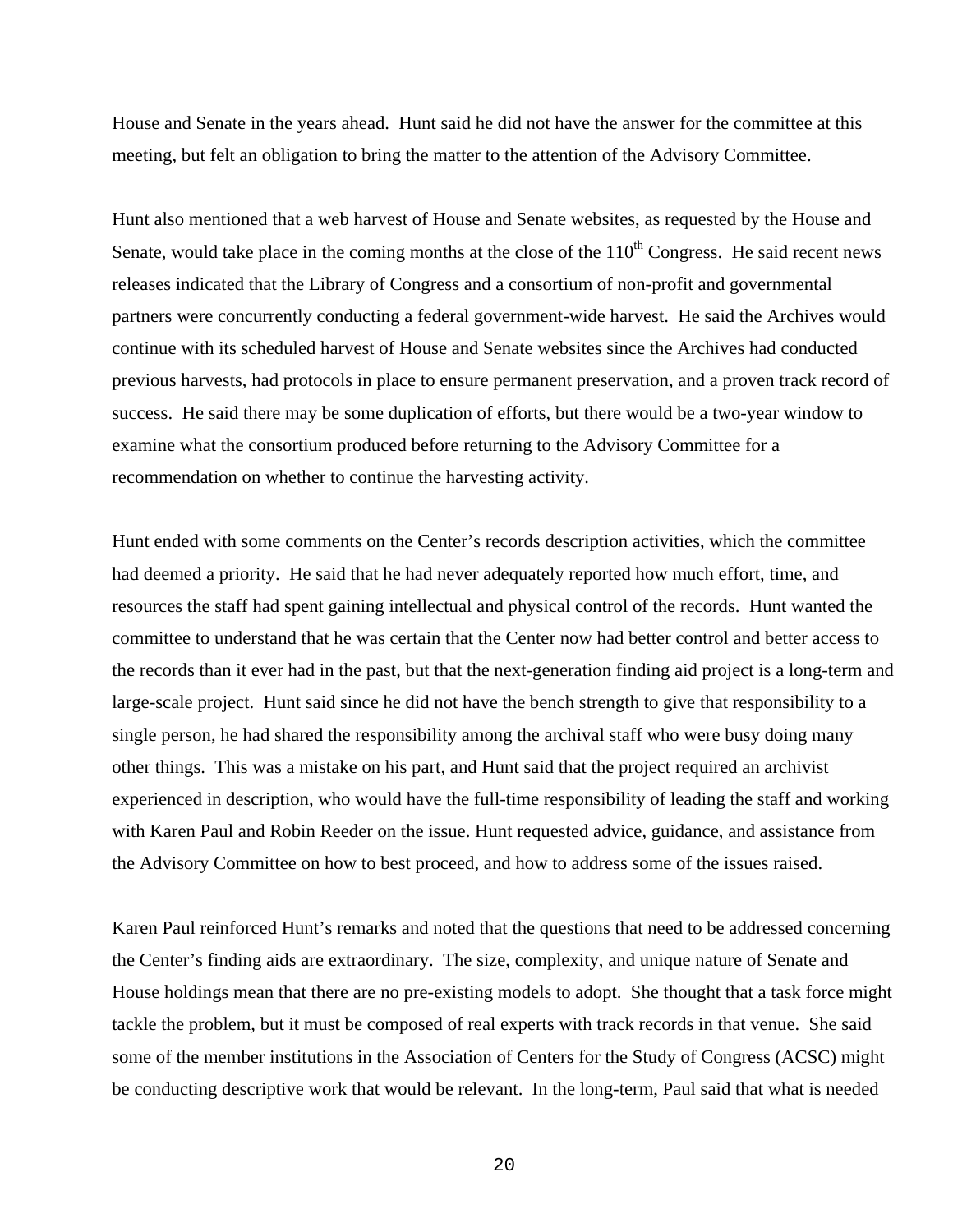are finding aids that meld with those at the centers and other institutions and that would raise the level of descriptive uniformity on a national basis.

Paul reminded the committee that at the last meeting Sheryl Vogt pointed to the problem of nonuniformity by indicating that a researcher could search on national databases for a particular issue or a particular Member of Congress and find all relevant information. Paul agrees that the Center needs at least one staff member dedicated to the task, who would work with a task force to develop a model that fits and builds on the rich data that the Center already has. Paul noted that since 1982 all of the old Senate transfer sheets have been converted to PDF format, and they have detailed listings of the contents of the series. This information could somehow be folded into finding aids. She confessed she was not the person able to do this, but observed that someone who has been working in this field needs to be enlisted.

Hunt said that Paul made an interesting point. He said he has been increasingly aware of how the unique attributes of House and Senate records require distinctive approaches and solutions. There are no offshelf solutions to many of the Center's problems. After five years on the job, he was beginning to see the world differently and appreciate the unique and distinctive needs of the House and Senate.

Thomas made the observation that description for electronic records should meet the same standards as description for paper records.

Hunt agreed and noted that the requirements gathering efforts on electronic records was also gathering descriptive data as well.

Paul said there are a lot of resources available on description. She noted that the Library of Congress has created a legislative indexing vocabulary and is a pioneer in setting standards in the area of description.

Forrester suggested the Society of American Archivists (SAA) as a resource, since one of their primary functions is creating finding aids for congressional papers, and the National Archives has had cooperative projects with SAA in the past.

21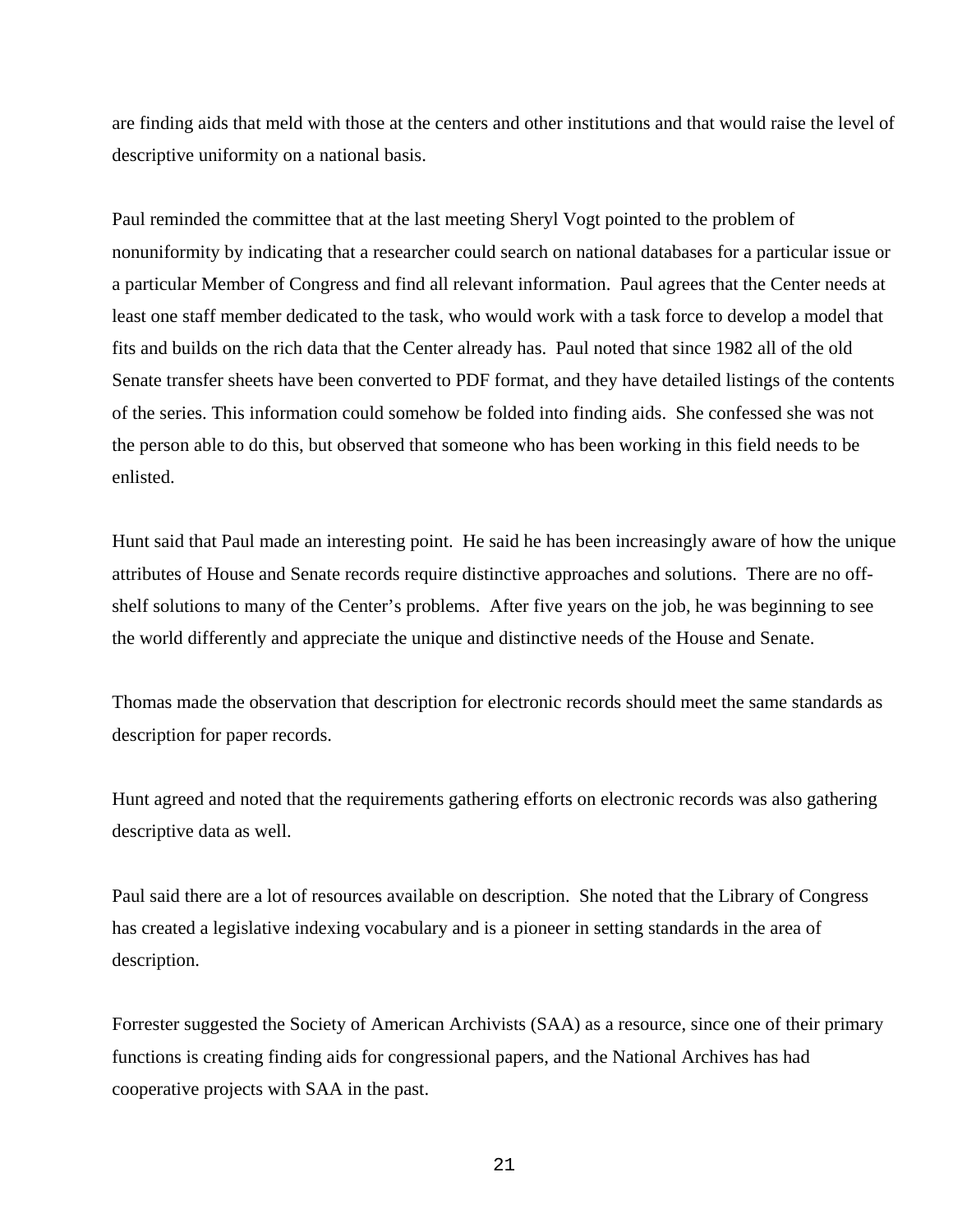Paul agreed the SAA would certainly have experts in the field of description.

Paul stated that Senate transfers are very odd currently, compared to what they had looked like in the past. She said that with the appearance of electronic records, central files have disappeared. Personal staff files are being transferred now, which require a different kind of description to give value-added description to the files. Paul felt it was not fair to expect committee staffs to do that value-added description.

Weinstein said he had just attended the SAA meeting and said that the overall concern addressed was how to pay for projects of this magnitude. He said while running the National Archives he had to make choices about resources available, and that the Advisory Committee will have to do the same when making recommendations. Weinstein said the budget was not there to hire the staff necessary to develop a plan for better description. He challenged Hunt to prepare a checklist of criteria by, so that the committee could start thinking about how to proceed given the lack of resources in a troubled economy.

Erickson stated that the continuing resolution would be a reality for the months to come.

Hunt said that the Center would certainly calibrate what it could do with current resources. He also wanted to start looking ahead and setting some long-range goals to establish milestones for future progress and staffing requirements.

Erickson said she appreciated that.

Rocha said that Hunt echoed his sentiments and in his 32 years in state government he had never seen it so bad. He said that, even so, a plan must be prepared for future needs. Rocha said that there was a major transition taking place in technologies in the  $21<sup>st</sup>$  century.

Birdwhistell said that over the years he had been on programs at the University of Kentucky that had been halted due to lack of funding and agreed that the committee would have to prioritize the goals suggested. He said most importantly the public needed to know that the records would be preserved. He felt that Hunt understood that concern.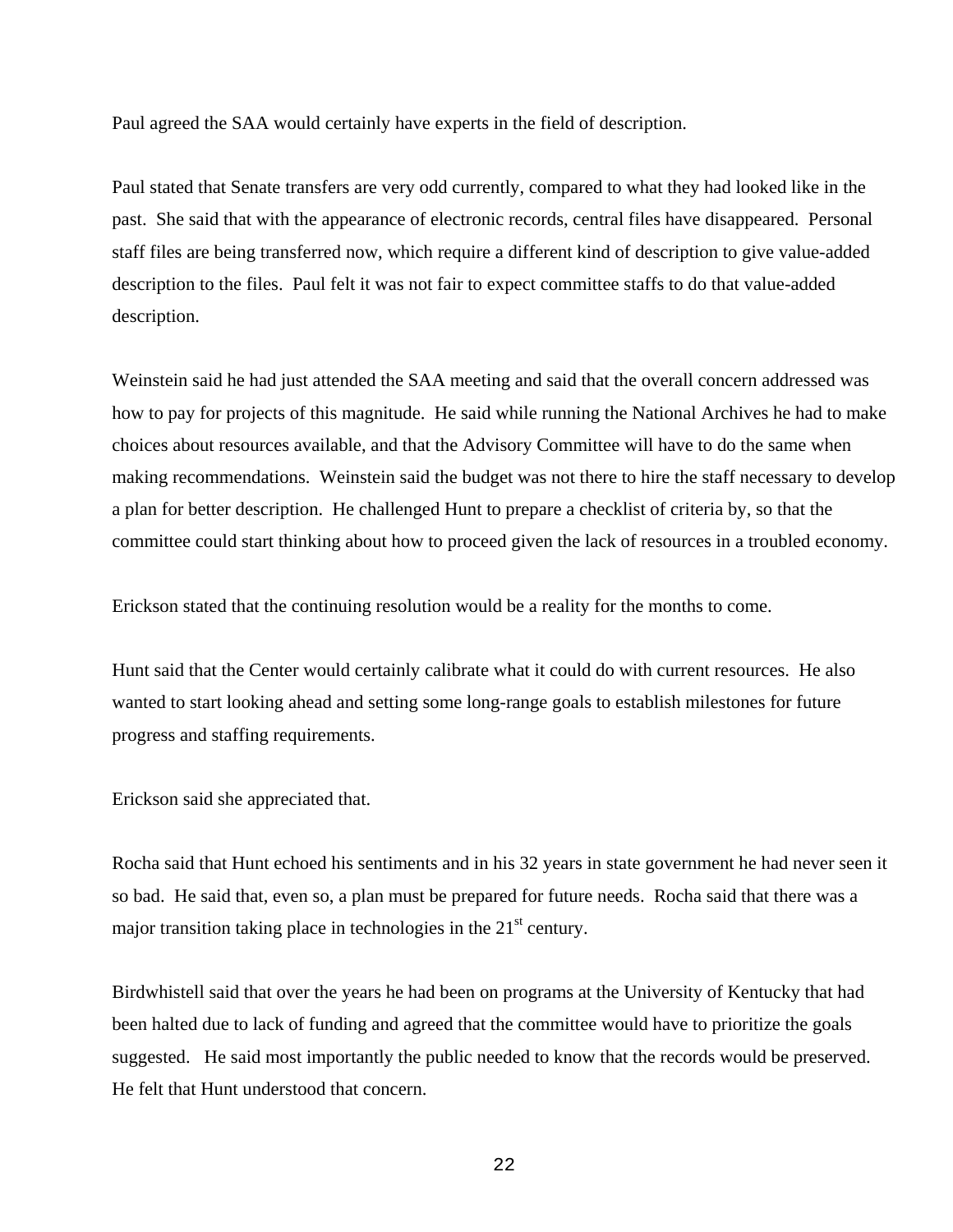With the close of the previous discussion, Erickson asked Dick Baker to talk about the Senate Historical Office's new publication, *Pro Tem*.

Baker said the publication was designed to be read within 30 minutes. He said that you may not want to be an expert on the subject of the President Pro-Tem (PPT) of the Senate, but the publication was a good device to go through two centuries of congressional history and understand the personalities who are drawn to this particular job. Baker said it was designed to be read on an airplane or a short commute and hoped the committee would enjoy it.

Erickson said there were some great anecdotes in there. She particularly liked the ones about the PPT who was afraid to speak on the Senate floor. She said Dick and his staff had done a great job on this publication and it had been an honor to join him in presenting it to Senator Stevens, a former PPT. She was looking forward to presenting it soon to Senator Byrd, the current PPT.

Erickson said that this meeting marked the end of her chairmanship of this committee and also brought to a close the term of the committee's six appointed members, but she hoped that she would see many of the committee members back for another two-year appointment during the  $111<sup>th</sup>$  Congress. Erickson said that she had been Secretary of the Senate for not quite two years and had loved every minute of it, but she had to say that chairing the Advisory Committee meetings and getting to know all of the committee members had been among the highlights during her tenure as Secretary. She commended the members for their service to the Congress and for their input and leadership on many issues. She said in appreciation for their service, she was pleased to present each member with a copy of a new book, the re-printing of Glenn Brown's illustrated *History of the United States Capital*. Erickson said that it was a favorite of Majority Leader Harry Reid and hoped they would enjoy it.

Erickson then invited the members to a special tour of the Capitol Visitor Center (CVC), which is scheduled to open in December. She said that starting in mid-October, the operations team would invite guests to tour the CVC as part of their test-and-adjust period to make sure everything would run smoothly. The CVC will be an incredible facility and will provide an opportunity for the public to learn